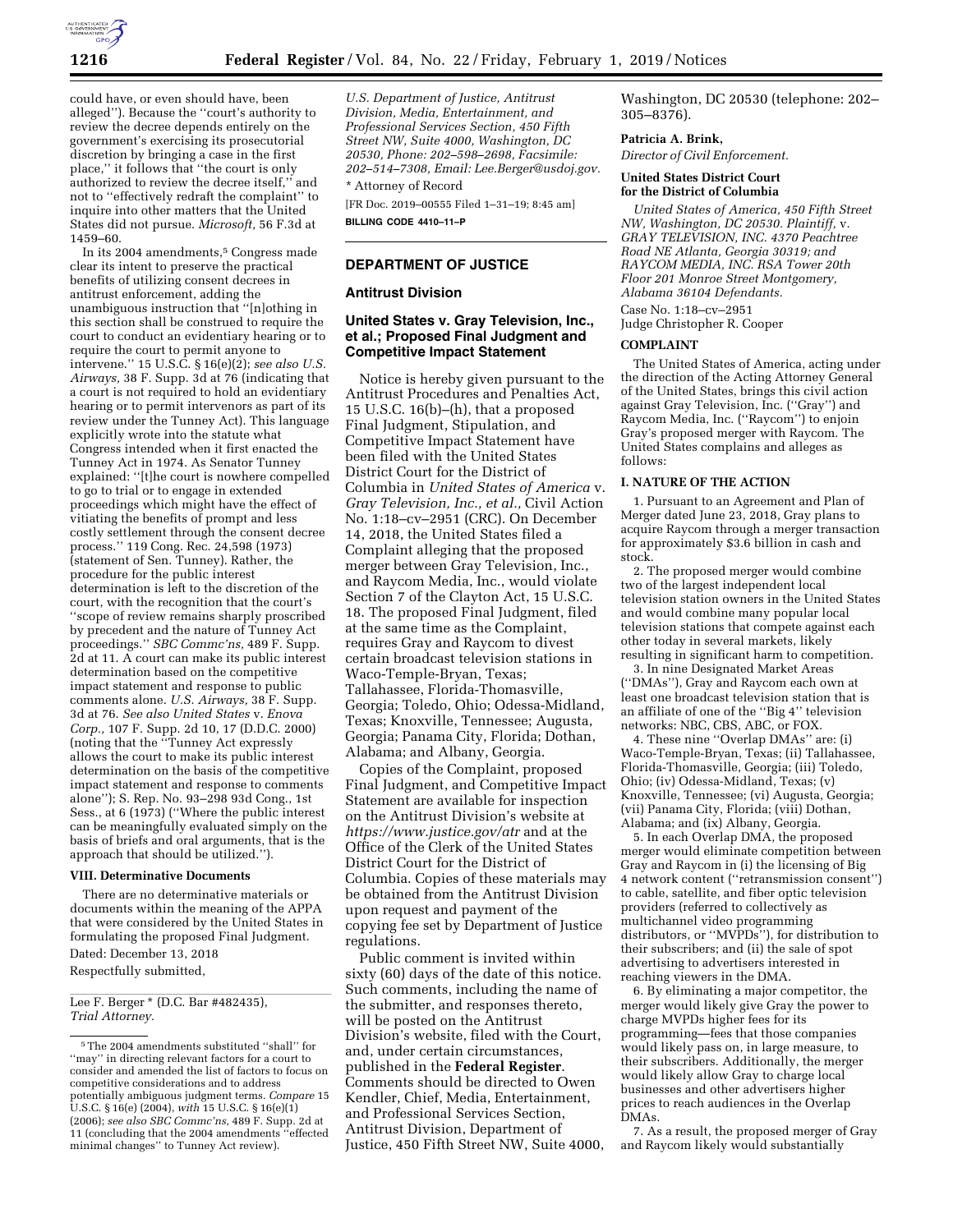lessen competition in the markets for licensing Big 4 television retransmission consent in the Overlap DMAs, and selling broadcast television spot advertising in the Overlap DMAs, in violation of Section 7 of the Clayton Act, 15 U.S.C. 18.

## **II. THE DEFENDANTS**

8. Gray is a Georgia corporation with its headquarters in Atlanta, Georgia. Gray owns 92 television stations in 56 DMAs, of which 83 stations are Big 4 affiliates. In 2017, Gray reported revenues of \$883 million.

9. Raycom is a Delaware corporation with its headquarters in Montgomery, Alabama. Raycom owns 51 television stations in 43 DMAs, of which 45 stations are Big 4 affiliates. In 2017, Raycom earned revenues of more than \$1 billion.

#### **III. JURISDICTION AND VENUE**

10. The United States brings this action under Section 15 of the Clayton Act, 15 U.S.C. 25, as amended, to prevent and restrain Defendants from violating Section 7 of the Clayton Act, 15 U.S.C. 18.

11. The Court has subject matter jurisdiction over this action pursuant to Section 15 of the Clayton Act, 15 U.S.C. 25, and 28 U.S.C. 1331, 1337(a), and 1345.

12. Defendants license Big 4 television retransmission consent to MVPDs, and sell broadcast television spot advertising to businesses (either directly or through advertising agencies), in the flow of interstate commerce, and such activities substantially affect interstate commerce.

13. Gray and Raycom have consented to venue and personal jurisdiction in this judicial district. Both companies transact business in this district. Venue is therefore proper in this district under Section 12 of the Clayton Act, 15 U.S.C. 22, and under 28 U.S.C. 1391(b)(1) and (c).

#### **IV. BIG 4 TELEVISION RETRANSMISSION CONSENT MARKETS**

#### **A. Background**

14. MVPDs, such as Comcast, DirecTV, and Mediacom, typically pay the owner of each local Big 4 broadcast station in a given DMA a per-subscriber fee for the right to retransmit the station's content to the MVPD's subscribers. The per-subscriber fee and other terms under which an MVPD is permitted to distribute a station's content to its subscribers is set forth in a retransmission agreement. Retransmission agreements are negotiated directly between a broadcast station group, such as Gray or Raycom, and a given MVPD, and these agreements cover all of the station group's stations located in the MVPDs service area, or ''footprint.''

15. Each broadcast station group typically renegotiates retransmission agreements with the MVPDs every few years. If an MVPD and a broadcast station group cannot agree on a retransmission consent fee at the expiration of a retransmission agreement, the result is a ''blackout'' of the broadcast group's stations

from the particular MVPD—*i.e.,* an openended period during which the MVPD may not distribute those stations to its subscribers, until a new contract is successfully negotiated.

#### **B. Relevant Markets**

#### **1. Product Market**

16. Big 4 broadcast content has unique appeal to television viewers, as compared to the other content that is available through broadcast and cable stations. Big 4 stations usually are the highest ranked in terms of audience share and ratings in each DMA, largely because of unique offerings such as local news, sports, and highly ranked primetime programs. Viewers typically consider the Big 4 stations to be close substitutes for one another.

17. Because of Big 4 stations' popular national content and valued local coverage, MVPDs regard Big 4 programming as highly desirable for inclusion in the packages they offer subscribers.

18. Non-Big-4 broadcast stations are typically not close substitutes for viewers of Big 4 stations. Stations that are affiliates of networks other than the Big 4, such as the CW Network, MyNetworkTV, or Telemundo, typically feature niche programming without local news or sports—or, in the case of Telemundo, aimed at a Spanish-speaking audience. Stations that are unaffiliated with any network are similarly unlikely to carry programming with broad popular appeal.

19. If an MVPD suffers a blackout of a Big 4 station in a given DMA, many of the MVPD's subscribers in that DMA are likely to turn to other Big 4 stations in the DMA to watch similar content, such as sports, primetime shows, and local news and weather. This willingness of viewers to switch between competing Big 4 broadcast stations limits an MVPD's expected losses in the case of a blackout, and thus limits a broadcaster's ability to extract higher fees from that MPVD—since an MVPD's willingness to pay higher retransmission consent fees for content rises or falls with the harm it would suffer if that content were lost.

20. Due to the limited programming typically offered by non-Big-4 stations, viewers are much less likely to switch to a non-Big-4 station than to switch to other Big 4 stations in the event of a blackout of a Big 4 station. Accordingly, competition from non-Big-4 stations does not typically impose a significant competitive constraint on the retransmission consent fees charged by the owners of Big 4 stations.

21. For the same reasons, subscribers—and therefore MVPDs—generally do not view cable network programming as a close substitute for Big 4 network content. This is primarily because cable channels offer different content. For example, cable channels generally do not offer local news, which offers a valuable connection to the local community that is important to viewers of Big 4 stations.

22. Because viewers do not regard non-Big-4 broadcast stations, or cable networks, as close substitutes for the programming they receive from Big 4 stations, these other sources of programming are not sufficient to discipline an increase in the fees charged for Big 4 television retransmission consent. Accordingly, a hypothetical monopolist of Big 4 television retransmission consent would likely increase the retransmission consent fees it charges to MVPDs by at least a small but significant amount.

23. The licensing of Big 4 television retransmission consent therefore constitutes a relevant product market and line of commerce under Section 7 of the Clayton Act, 15 U.S.C. 18.

# **2. Geographic Markets**

24. A DMA is a geographic unit for which A.C. Nielsen Company—a firm that surveys television viewers—furnishes broadcast television stations, MVPDs, cable and satellite television networks, advertisers, and advertising agencies in a particular area with data to aid in evaluating audience size and composition. DMAs are widely accepted by industry participants as the standard geographic areas to use in evaluating television audience size and demographic composition. The Federal Communications Commission (''FCC'') also uses DMAs as geographic units with respect to its MVPD regulations.

25. In the event of a blackout of a Big 4 network station, FCC rules generally prohibit an MVPD from importing the same network's content from another DMA. Thus, Big 4 viewers in one DMA cannot switch to Big 4 programming in another DMA in the face of a blackout. Therefore, substitution from outside the DMA cannot discipline an increase in the fees charged for retransmission consent for broadcast stations in the DMA. Each DMA thus constitutes a relevant geographic market for the licensing of Big 4 television retransmission consent within the meaning of Section 7 of the Clayton Act, 15 U.S.C. 18.

# **C. Likely Anticompetitive Effects**

26. The more concentrated a market would be as a result of a proposed merger, the more likely it is that the proposed merger would substantially lessen competition. Concentration can be measured by the widely used Herfindahl-Hirschman Index (''HHI'').1 Under the *Horizontal Merger Guidelines*  issued by the Department of Justice and the Federal Trade Commission, mergers that result in highly concentrated markets (*i.e.,*  with an HHI over 2,500) and that increase the HHI by more than 200 points are presumed likely to enhance market power.

27. The chart below summarizes Defendants' approximate Big 4 television retransmission consent market shares, based on revenue, and the result of the transaction on the HHI in each Overlap DMA.2

the market decreases and as the disparity in size between those firms increases.

2 In this chart and the one below, sums that do not agree precisely reflect rounding.

<sup>&</sup>lt;sup>1</sup>The HHI is calculated by squaring the market share of each firm competing in the market and then summing the resulting numbers. For example, for a market consisting of four firms with shares of 30, 30, 20, and 20 percent, the HHI is 2,600 (302+  $30^2 + 20^2 + 20^2 = 2,600$ . The HHI takes into account

the relative size distribution of the firms in a market. It approaches zero when a market is occupied by a large number of firms of relatively equal size, and reaches its maximum of 10,000 points when a market is controlled by a single firm. The HHI increases both as the number of firms in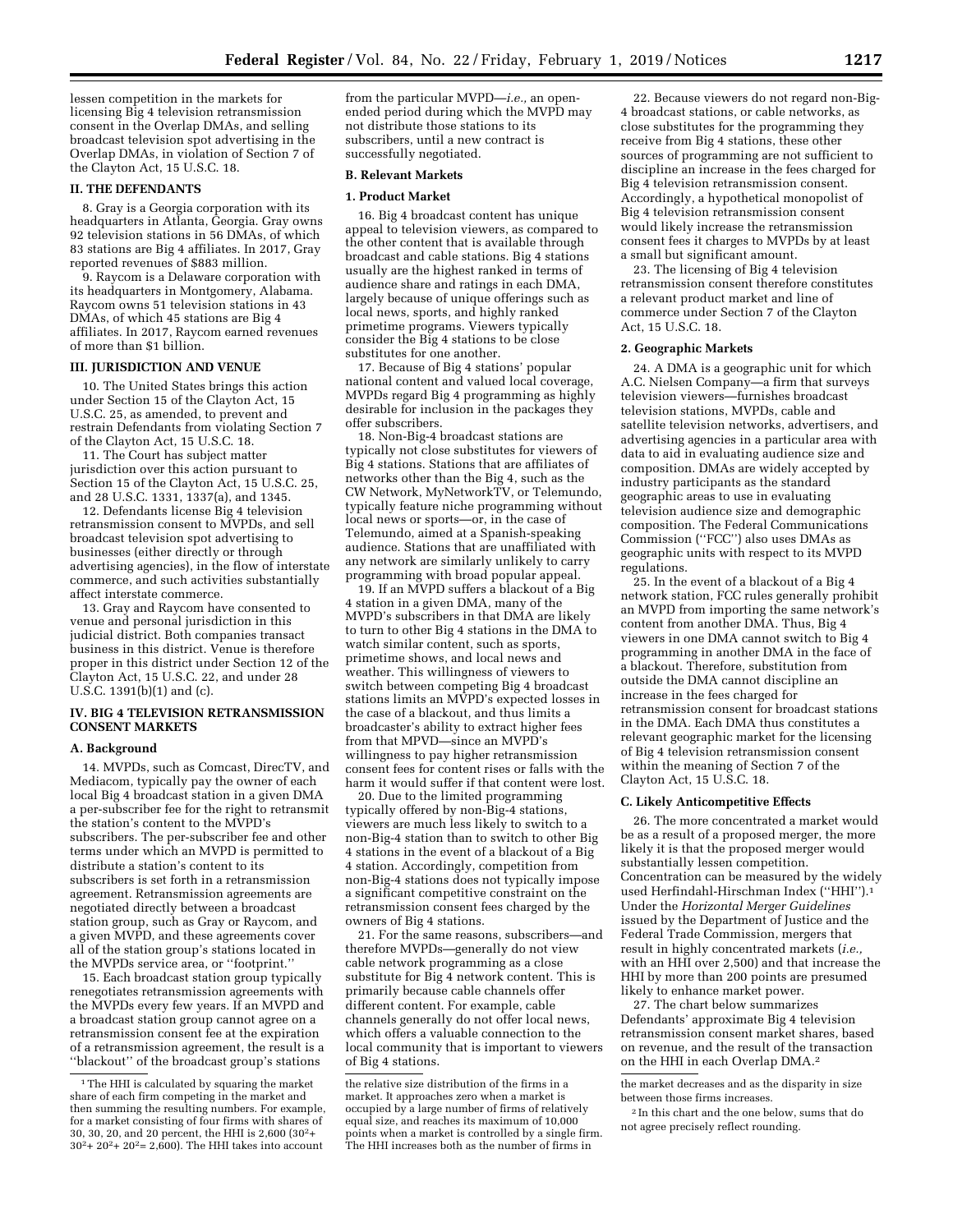| Overlap DMA                     | Gray share<br>(percent) | Raycom share<br>(percent) | Merged share<br>(percent) | Pre-merger<br>HHI | Post-merger<br>HHI. | HHI increase |
|---------------------------------|-------------------------|---------------------------|---------------------------|-------------------|---------------------|--------------|
|                                 | 50                      | 24                        | 74                        | 3.741             | 6.119               | 2,379        |
|                                 | 50                      | 24                        | 73                        | 3.731             | 6.095               | 2,363        |
|                                 | 49                      | 24                        | 73                        | 3,692             | 6.065               | 2,373        |
| Tallahassee, FL-Thomasville, GA | 33                      | 32                        | 65                        | 3,338             | 5.448               | 2,110        |
|                                 | 33                      | 32                        | 65                        | 3.339             | 5.440               | 2.101        |
|                                 | 25                      | 24                        | 49                        | 2,504             | 3.710               | 1.206        |
| Waco-Temple-Bryan, TX           | 25                      | 24                        | 49                        | 2,503             | 3.687               | 1.184        |
|                                 | 25                      | 24                        | 49                        | 2,503             | 3.681               | 1.178        |
|                                 | 24                      | 24                        | 48                        | 2.504             | 3.660               | 1.156        |

28. As indicated by the preceding chart, the post-merger HHI in each Overlap DMA is well above 2,500, and the HHI increase in each Overlap DMA far exceeds the 200-point threshold. Thus, the proposed merger presumptively violates Section 7 of the Clayton Act in each Overlap DMA.

29. In addition to substantially increasing the concentration levels in each Overlap DMA, the proposed merger would also enable Gray to black out more Big 4 stations simultaneously in each of the Overlap DMAs than either Gray or Raycom could black out independently today, increasing Gray's bargaining leverage against any MVPD whose footprint includes any of the Overlap DMAs, and likely leading to increased retransmission consent fees charged to such MVPDs.

30. Retransmission consent fees generally are passed through to an MVPD's subscribers in the form of higher subscription fees or as a line item on their bills. Broadcasters typically charge MVPDs uniform retransmission consent fees across an MVPD's entire footprint. Thus, higher fees resulting from increased leverage in the Overlap DMAs will likely be experienced by subscribers in any DMA where an affected MVPD retransmits at least one Gray Big 4 station, not just by those subscribers who live in the Overlap DMAs.

31. For these reasons, the proposed merger of Gray and Raycom likely would substantially lessen competition in the licensing of Big 4 television retransmission consent in each of the Overlap DMAs, in violation of Section 7 of the Clayton Act, 15 U.S.C. 18.

#### **V. BROADCAST TELEVISION SPOT ADVERTISING MARKETS**

#### **A. Background**

32. Broadcast television stations sell advertising ''spots'' during breaks in their programming. An advertiser purchases spots from a broadcast station to communicate to viewers within the DMA in which the broadcast television station is located.

33. Gray and Raycom compete to sell broadcast television spot advertising in each of the Overlap DMAs.

# **B. Relevant Markets**

#### **1. Product Market**

34. Broadcast television spot advertising possesses a unique combination of attributes that set it apart from advertising on other media. Broadcast television spot advertising combines sight, sound, and motion in a way that makes television advertisements

particularly memorable and impactful. Additionally, broadcast television spot advertising reaches a large percentage of an advertisers' potential customers in a DMA, making it especially effective for promoting brand awareness.

35. Advertisers want to advertise on broadcast stations because they offer popular programming such as local news, sports, and primetime and syndicated shows that are especially attractive in reaching a broad demographic base and a large audience of viewers. Typically, an advertiser purchases broadcast advertising spots as one component of an advertising strategy that also includes other components—such as cable advertisements, newspaper advertisements, billboards, radio spots, and digital advertisements. Each component of the advertising budget targets a particular audience and serves a distinct purpose.

36. MVPDs sell spot advertising to be shown during breaks in cable network programming. For the following reasons, cable television spot advertising is an ineffective substitute for broadcast television spot advertising.

37. First, broadcast television spot advertisements typically penetrate about ninety percent of the households in a DMA, while cable television spot advertisements penetrate many fewer homes. A significant and growing number of television households do not subscribe to an MVPD at all, instead receiving broadcast television signals over the air for free. These households cannot see cable television spot advertisements. Even in households that do subscribe to cable television, the tier of service they receive almost always includes all broadcast channels but often excludes many cable channels. As a result, some cable television spot advertisements cannot be seen even by households that subscribe to MVPDs.

38. Moreover, households that have access to cable networks are divided among multiple MVPDs within a DMA. Although some MVPDs sell some spot advertising through consortia called "interconnects" thereby allowing a cable television spot advertisement to reach more television households than it would through a single MVPD—household reach of cable television spot advertisements remains limited because not all MVPDs participate in interconnects.

39. Second, for many advertisers broadcast television spot advertising is a more efficient option than cable television spot advertising. Because broadcast television offers highly rated programming with broad appeal, each broadcast television advertising spot typically offers the opportunity to reach more

viewers (more ''ratings points'') than a single spot on a cable channel. By contrast, MVPDs offer dozens of cable channels with specialized programs that appeal to niche audiences. This fragmentation allows advertisers to target narrower demographic subsets by buying cable spots on particular channels, but it does not meet the needs of advertisers who want to reach a large percentage of a DMA's population.

40. Finally, MVPDs' inventory of cable television spot advertising is limited typically to two minutes per hour contrasting sharply with broadcast stations' much larger inventory. Due to the limited inventories and lower ratings associated with cable television spot advertisements, these advertisements cannot offer a sufficient volume of ratings points, or broad enough household penetration, to provide a viable alternative to broadcast television spot advertising. Because of these limitations, MVPDs and interconnects would be unable to expand output or increase sales sufficiently to defeat a small but significant increase in the prices charged for broadcast television spot advertising in a given DMA.

41. Digital media advertising also is not an effective substitute for broadcast television spot advertising. Digital advertising, such as static and floating banner advertisements, static images, text advertisements, wallpaper advertisements, pop-up advertisements, flash advertisements, and paid search results, lacks the combination of sight, sound, and motion that makes television spot advertising particularly impactful and memorable. Although online video advertisements do allow for a combination of sight, sound, and motion, these advertisements face certain challenges. For example, they can be skipped, minimized, or blocked.

42. Digital advertisements also serve a different purpose from broadcast advertising. Whereas advertisers use broadcast television spots to reach a large percentage of the population in a given DMA to build widespread brand awareness, advertisers use digital advertising to target narrow demographic subsets of a population and often to generate an immediate response to the advertisement.

43. Other forms of advertising, such as radio, newspaper, billboard, and direct-mail advertising, also do not constitute effective substitutes for broadcast television spot advertising. These forms of media do not combine sight, sound, and motion, and they consequently lack television's ability to capture consumers with emotive storytelling. In addition, these forms of media do not reach as many local viewers or drive brand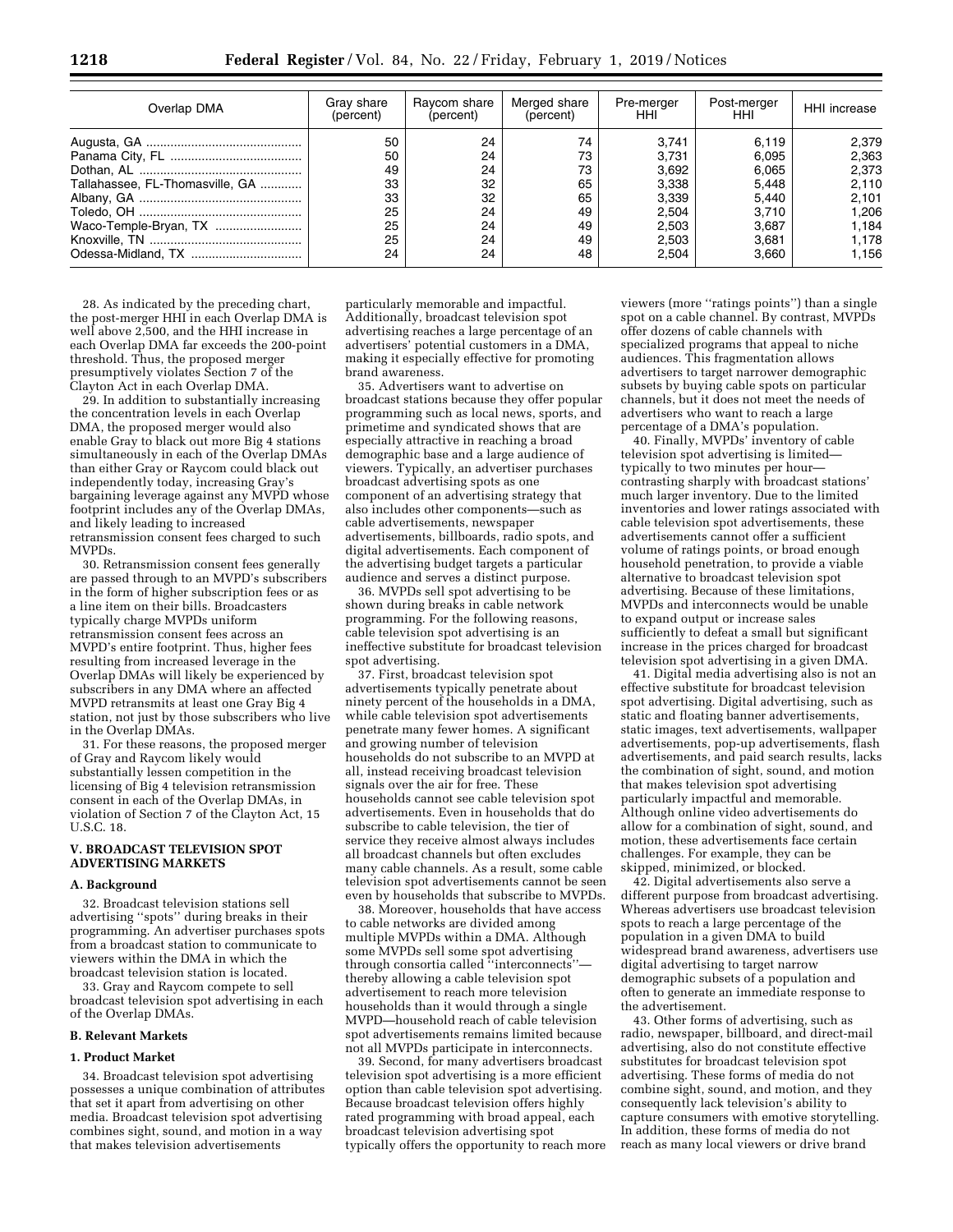awareness to the same extent as broadcast television does.

44. For all of these reasons, advertisers likely would not respond to a small but significant non-transitory increase in the price of broadcast television spot advertising by switching to other forms of advertising such as cable, digital, print, radio, or billboard advertising—in sufficiently large numbers to make the price increase unprofitable.

#### **2. Geographic Markets**

45. For an advertiser seeking to reach potential customers in a given DMA, broadcast television stations located outside of the DMA do not provide effective access to the advertiser's target audience, because their signals generally do not reach any significant portion of the target DMA. Because advertisers cannot advertise on stations outside a DMA to reach viewers inside the DMA, a hypothetical monopolist of broadcast television spot advertising on stations in a given DMA would likely

implement at least a small but significant non-transitory price increase.

46. Each of the Overlap DMAs accordingly constitutes a relevant geographic market for the sale of broadcast television spot advertising within the meaning of Section 7 of the Clayton Act, 15 § U.S.C. 18.

# **C. Likely Anticompetitive Effects**

47. The chart below summarizes Defendants' approximate market shares and the result of the transaction on the HHIs in the sale of broadcast television spot advertising in each of the Overlap DMAs.

| Overlap DMA                     | Gray share<br>(percent) | Ravcom share<br>(percent) | Merged share<br>(percent) | Pre-merger<br>HHI | Post-merger<br>HHI. | <b>HHI</b> increase |
|---------------------------------|-------------------------|---------------------------|---------------------------|-------------------|---------------------|---------------------|
|                                 |                         | 71                        | 82                        | 5.407             | 7.007               | 1.600               |
|                                 | 65                      | 15                        | 80                        | 4.866             | 6.778               | 1.912               |
|                                 | 38                      | 37                        | 75                        | 3.088             | 5.872               | 2.784               |
|                                 | 54                      | 10                        | 64                        | 4.220             | 5.274               | 1.054               |
|                                 | 44                      | 17                        | 61                        | 3.695             | 5.197               | 1.503               |
| Tallahassee, FL-Thomasville, GA | 48                      | 16                        | 64                        | 3.267             | 4.759               | 1.492               |
|                                 | 30                      | 35                        | 65                        | 2,563             | 4.688               | 2,125               |
| Waco-Temple-Bryan, TX           | 41                      | 19                        | 60                        | 2,988             | 4.564               | 1.576               |
|                                 | 28                      | 10                        | 38                        | 2.791             | 3.367               | 576                 |

48. Defendants' large market shares reflect the fact that, in each Overlap DMA, Gray and Raycom each own at least one Big 4 station, and often own one or more non-Big-4 network affiliates, which also sell spot advertising.

49. As indicated by the preceding chart, the post-merger HHI in each Overlap DMA is well above 2,500, and the HHI increase in each Overlap DMA far exceeds the 200-point threshold above which a transaction is presumed to enhance market power and harm competition. Defendants' proposed transaction is thus presumptively unlawful in each Overlap DMA.

50. In addition to substantially increasing the concentration levels in each Overlap DMA, the proposed merger would combine Gray's and Raycom's Big 4 broadcast television stations, which are close substitutes and generally vigorous competitors in the sale of broadcast television spot advertising. The merger would also combine the Defendants' non-Big-4 programming streams in the Overlap DMAs, which are also used to sell spot advertising.

51. In each Overlap DMA, Defendants' broadcast stations compete head to head in the sale of broadcast television spot advertising. Advertisers obtain lower prices as a result of this competition. In particular, advertisers in the Overlap DMAs can respond to an increase in one station's spot advertising prices by purchasing, or threatening to purchase, advertising spots on one or more stations owned by different broadcast station groups—''buying around'' the station that raises its prices. This practice allows the advertisers either to avoid the first station's price increase, or to pressure the first station to lower its prices.

52. If Gray acquires Raycom's stations, advertisers seeking to reach audiences in the Overlap DMAs would have fewer competing broadcast television alternatives available to meet their advertising needs, and would find

it more difficult and costly to buy around higher prices imposed by the combined stations. This would likely result in increased advertising prices.

53. For these reasons, the proposed merger likely would substantially lessen competition in the sale of broadcast television spot advertising in each of the Overlap DMAs, in violation of Section 7 of the Clayton Act, 15 U.S.C. § 18.

# **VI. ABSENCE OF COUNTERVAILING FACTORS**

54. Entry of a new broadcast station into an Overlap DMA would not be timely, likely, or sufficient to prevent or remedy the proposed merger's likely anticompetitive effects in the relevant markets. The FCC regulates entry through the issuance of broadcast television licenses, which are difficult to obtain because the availability of spectrum is limited and the regulatory process associated with obtaining a license is lengthy. Even if a new signal were to become available, commercial success would come over a period of many years, if at all.

55. Defendants cannot demonstrate mergerspecific, verifiable efficiencies sufficient to offset the proposed merger's likely anticompetitive effects.

#### **VII. VIOLATIONS ALLEGED**

56. The United States repeats and realleges the allegations of paragraphs 1 through 56 as if fully set forth herein.

57. The proposed merger of Gray and Raycom likely would substantially lessen competition in interstate trade and commerce, in violation of Section 7 of the Clayton Act, 15 U.S.C. § 18. The merger likely would have the following effects, among others:

a. competition in the licensing of Big 4 television retransmission consent in each of the Overlap DMAs likely would be substantially lessened;

b. competition between Gray and Raycom in the licensing of Big 4 television retransmission consent in each of the Overlap DMAs would be eliminated;

c. the fees charged to MVPDs for the licensing of retransmission consent in each of the Overlap DMAs and throughout each MVPD's footprint likely would increase;

d. competition in the sale of broadcast television spot advertising in each of the Overlap DMAs likely would be substantially lessened;

e. competition between Gray and Raycom in the sale of broadcast television spot advertising in each of the Overlap DMAs would be eliminated; and

f. prices for spot advertising on broadcast television stations in each of the Overlap DMAs likely would increase.

# **VIII. RELIEF REQUESTED**

58. The United States requests that:

a. the Court adjudge the proposed merger to violate Section 7 of the Clayton Act, 15 U.S.C. § 18;

b. the Court enjoin and restrain Defendants from carrying out the merger, or entering into any other agreement, understanding, or plan by which Gray would merge with, acquire, or be acquired by Raycom, or Gray and Raycom would combine any of their respective Big 4 stations in the Overlap DMAs;

c. the Court award the United States the costs of this action; and

d. the Court award such other relief to the United States as the Court may deem just and proper.

Dated: December 14, 2018

Respectfully submitted,

FOR PLAINTIFF UNITED STATES OF AMERICA

Makan Delrahim (D.C. Bar # 457795), *Assistant Attorney General for Antitrust.* 

Andrew C. Finch,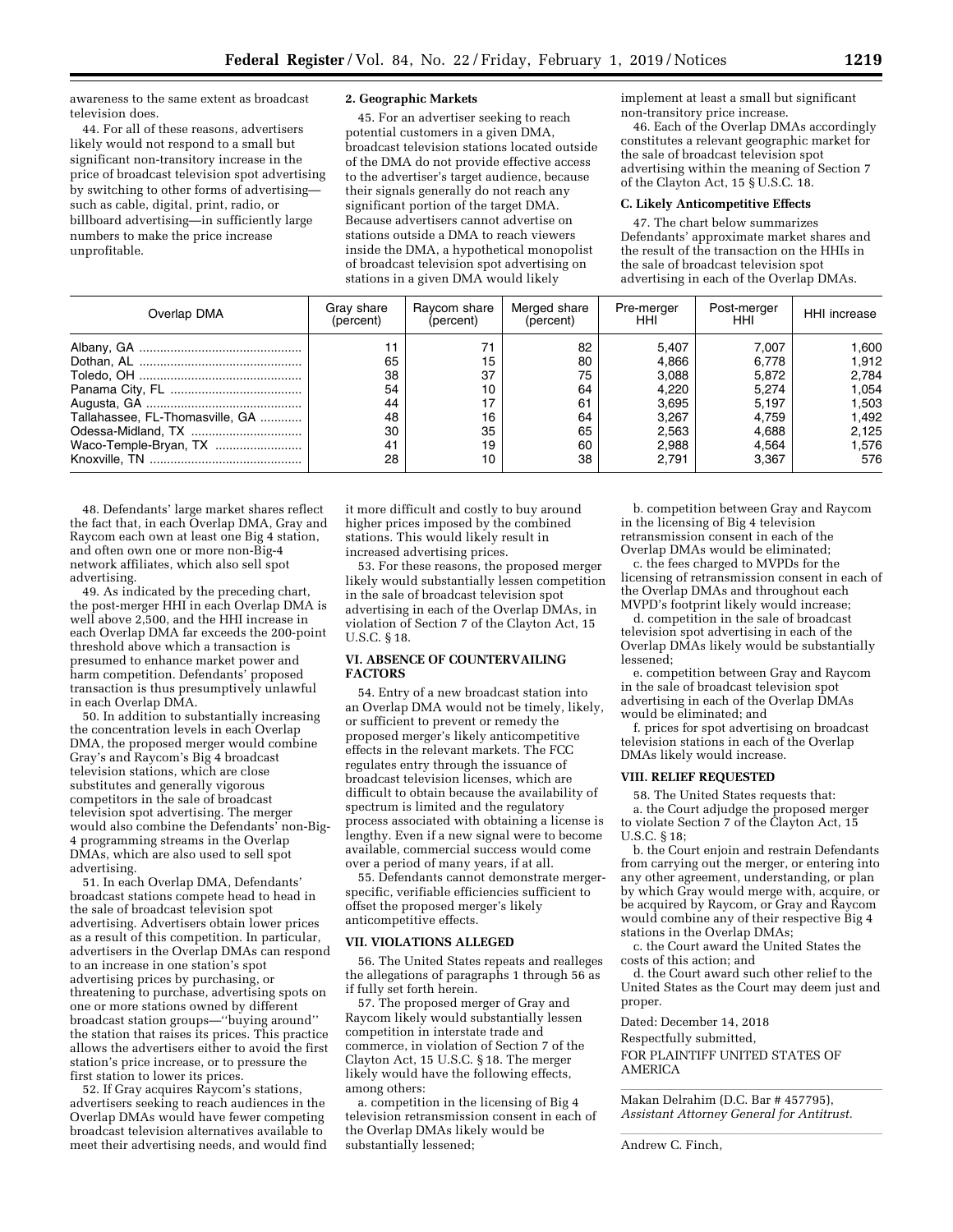*Principal Deputy Assistant Attorney General.* 

Patricia A. Brink, *Director of Civil Enforcement.* 

Owen M. Kendler, *Chief, Media, Entertainment & Professional Services Section.* 

yvette Tarlov (DC Bar # 442452), *Assistant Chief, Media, Entertainment & Professional Services Section* 

# Matthew Siegel, **Matthew Siegel**

Gregg Malawer (D.C. Bar # 481685), *United States Department of Justice, Antitrust Division, Media, Entertainment & Professional Services Section, 450 Fifth Street NW, Suite 4000, Washington, DC 20530, Telephone: (202) 598–8303, Facsimile: (202) 514–7308.* 

# **UNITED STATES DISTRICT COURT FOR THE DISTRICT OF COLUMBIA**

*United States of America,* Plaintiff, v. *Gray Television, Inc.,* and *Raycom Media, Inc.,*  Defendants.

Case No. 1:18–cv–2951 Judge Christopher R. Cooper

# **PROPOSED FINAL JUDGMENT**

*Whereas,* Plaintiff, United States of America, filed its Complaint on December 14, 2018, and Defendant Gray Television, Inc., and Defendant Raycom Media, Inc., by their respective attorneys, have consented to the entry of this Final Judgment without trial or adjudication of any issue of fact or law and without this Final Judgment constituting any evidence against or admission by any party regarding any issue of fact or law;

*And whereas,* Defendants agree to be bound by the provisions of this Final Judgment pending its approval by the Court;

*And whereas,* the essence of this Final Judgment is the prompt and certain divestiture of certain rights or assets by Defendants to assure that competition is not substantially lessened;

*And whereas,* the United States requires Defendants to make certain divestitures for the purpose of remedying the loss of competition alleged in the Complaint;

*And whereas,* Defendants have represented to the United States that the divestitures required below can and will be made and that Defendants will later raise no claim of hardship or difficulty as grounds for asking the Court to modify any of the divestiture provisions contained below;

*Now therefore,* before any testimony is taken, without trial or adjudication of any issue of fact or law, and upon consent of the parties, it is *ordered, adjudged, and decreed:* 

#### **I. JURISDICTION**

This Court has jurisdiction over the subject matter of and each of the parties to this action. The Complaint states a claim upon which relief may be granted against Defendants under Section 7 of the Clayton Act, as amended, 15 U.S.C. 18.

#### **II. DEFINITIONS**

As used in this Final Judgment:

A. ''Acquirer'' means Scripps, TEGNA, Lockwood, Marquee, or any other entity or entities to which Defendants divest any of the Divestiture Assets.

B. ''Divestiture Assets'' means the Divestiture Stations and all assets, tangible or intangible, necessary for the operation of the Divestiture Stations as viable, ongoing commercial broadcast television stations, including, but not limited to, all real property (owned or leased), all broadcast equipment, office equipment, office furniture, fixtures, materials, supplies, and other tangible property relating to the Divestiture Stations; all licenses, permits, and authorizations issued by, and applications submitted to, the FCC and other government agencies relating to the Divestiture Stations; all contracts (including programming contracts and rights), agreements, network affiliation agreements, leases, and commitments and understandings of Defendants relating to the Divestiture Stations; all trademarks, service marks, trade names, copyrights, patents, slogans, programming materials, and promotional materials relating to the Divestiture Stations; all customer lists, contracts, accounts, and credit records related to the Divestiture Stations; and all logs and other records maintained by Defendants in connection with the Divestiture Stations. Divestiture Assets does not include Excluded Assets.

C. ''Divestiture Stations'' means WTNZ, WTOL, KXXV, KRHD–CD, WTXL–TV, WFXG, KWES–TV, WPGX, WSWG, and WDFX–TV.

D. ''DMA'' means Designated Market Area as defined by The Nielsen Company (US), LLC, based upon viewing patterns and used by BIA Advisory Services' Investing in Television Market Report 2018 (1st edition). DMAs are ranked according to the number of television households therein and are used by broadcasters, advertisers, and advertising agencies to aid in evaluating television audience size and composition.

E. "Excluded Assets" means

(1) the Telemundo affiliation agreement and programming stream (including any syndicated programming), receiver, program logs and related materials, related intellectual property and domain names, relating in all cases to KWES–TV and/or the Odessa-Midland, Texas, DMA;

(2) the CW affiliation agreement and programming stream (including any syndicated programming), receiver, program logs and related materials, related intellectual property and domain names, relating in all cases to KWES–TV and/or the Odessa-Midland, Texas, DMA;

(3) the Telemundo affiliation agreement and programming stream (including any syndicated programming), receiver, program logs and related materials, related intellectual property and domain names, relating in all cases to KXXV; and

(4) the CW affiliation agreement and programming stream (including any syndicated programming), receiver, program logs and related materials, related intellectual property and domain names, related in all cases to WSWG.

F. ''FCC'' means the Federal Communications Commission.

G. ''Gray'' means Defendant Gray Television, Inc., a Georgia corporation headquartered in Atlanta, Georgia, its successors and assigns, and its subsidiaries, divisions, groups, affiliates, partnerships, and joint ventures, and their directors, officers, managers, agents, and employees.

H. ''KRHD–CD'' means the ABC-affiliated broadcast television station bearing that call sign located in the Waco-Temple-Bryan, Texas, DMA, owned by Raycom.

I. ''KWES–TV'' means the NBC-affiliated broadcast television station bearing that call sign located in the Odessa-Midland, Texas, DMA, owned by Raycom.

J. ''KXXV'' means the ABC-affiliated broadcast television station bearing that call sign located in the Waco-Temple-Bryan, Texas, DMA, owned by Raycom.

K. ''Lockwood'' means Greensboro TV, LLC, a Virginia limited liability company headquartered in Hampton, Virginia, its successors and assigns, and its subsidiaries, divisions, groups, affiliates, partnerships, and joint ventures, and their directors, members, officers, managers, agents, and employees.

L. ''Marquee'' means Marquee Broadcasting Georgia, Inc., a Georgia corporation headquartered in Lawrenceville, Georgia, its successors and assigns, and its subsidiaries, divisions, groups, affiliates, partnerships, and joint ventures, and their directors, officers, managers, agents, and employees.

M. ''Raycom'' means Defendant Raycom Media, Inc., a Delaware corporation headquartered in Montgomery, Alabama, its successors and assigns, and its subsidiaries, divisions, groups, affiliates, partnerships, and joint ventures, and their directors, officers, managers, agents, and employees.

N. ''Scripps'' means the E.W. Scripps Company, an Ohio corporation headquartered in Cincinnati, Ohio, its successors and assigns, and its subsidiaries, divisions, groups, affiliates, partnerships, and joint ventures, and their directors, officers, managers, agents, and employees.

O. ''TEGNA'' means TEGNA Inc., a Delaware corporation headquartered in McLean, Virginia, its successors and assigns, and its subsidiaries, divisions, groups, affiliates, partnerships, and joint ventures, and their directors, officers, managers, agents, and employees.

P. "WDFX–TV" means the FOX-affiliated broadcast television station bearing that call sign located in the Dothan, Alabama, DMA, owned by Raycom.

Q. ''WFXG'' means the FOX-affiliated broadcast television station bearing that call sign located in the Augusta, Georgia, DMA, owned by Raycom.

R. ''WPGX'' means the FOX-affiliated broadcast television station bearing that call sign located in the Panama City, Florida, DMA, owned by Raycom.

S. ''WSWG'' means the CBS-affiliated broadcast television station bearing that call sign located in the Albany, Georgia, DMA, owned by Gray.

T. ''WTNZ'' means the FOX-affiliated broadcast television station bearing that call sign located in the Knoxville, Tennessee, DMA, owned by Raycom.

U. ''WTOL'' means the CBS-affiliated broadcast television station bearing that call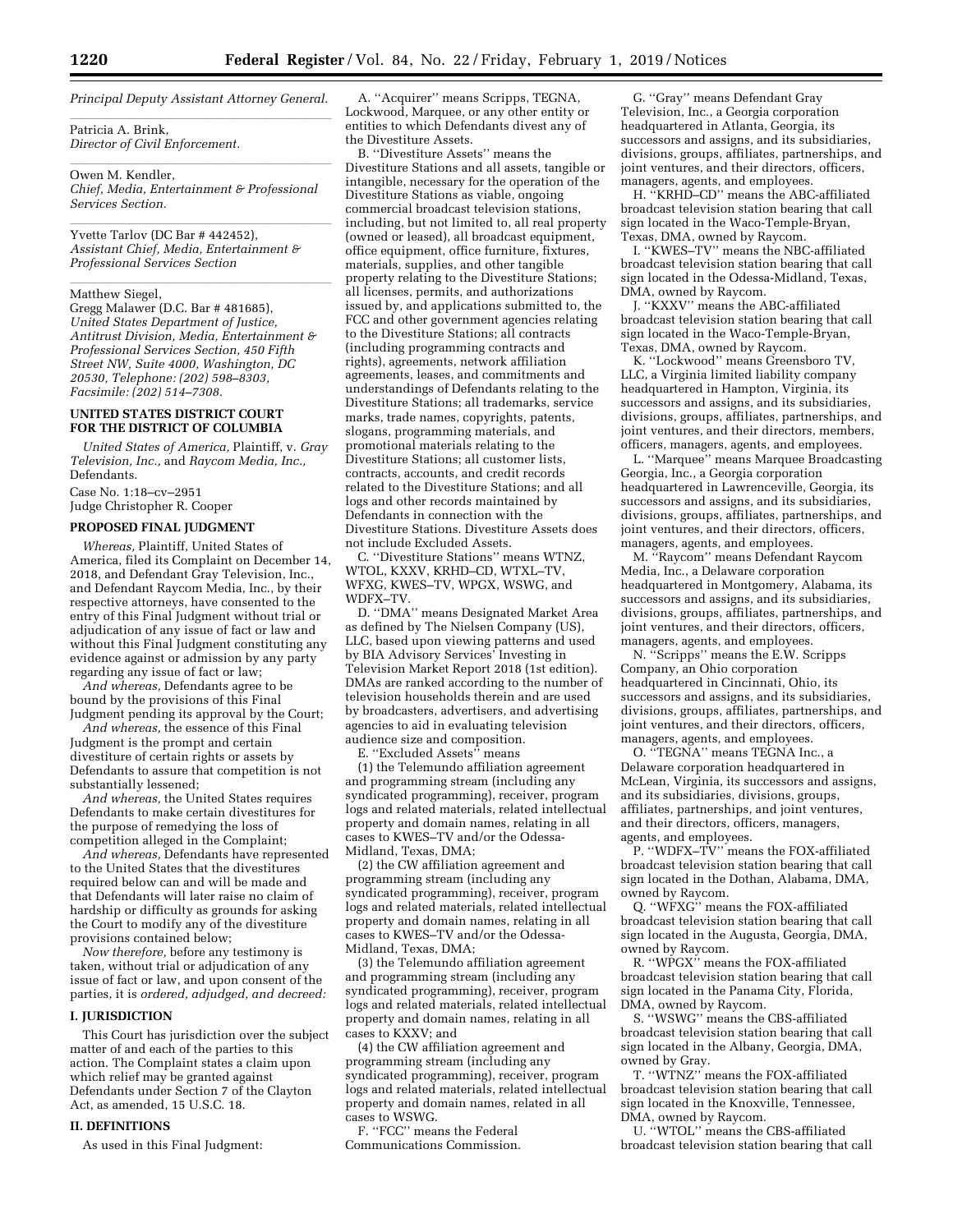sign located in the Toledo, Ohio, DMA, owned by Raycom.

V. ''WTXL–TV'' means the ABC-affiliated broadcast television station bearing that call sign located in the Tallahassee, Florida-Thomasville, Georgia, DMA, owned by Raycom.

# **III. APPLICABILITY**

A. This Final Judgment applies to Defendants and all other persons in active concert or participation with any of them who receive actual notice of this Final Judgment by personal service or otherwise.

B. If, prior to complying with Sections IV and V of this Final Judgment, Defendants sell or otherwise dispose of all or substantially all of their assets or of lesser business units that include the Divestiture Assets, they shall require the purchaser to be bound by the provisions of this Final Judgment. Defendants need not obtain such an agreement from the Acquirers.

C. If, prior to the entry of this Final Judgment, Defendants sell or otherwise dispose of business units that do not include any of the Divestiture Assets, then this Final Judgment shall not apply to such business units.

#### **IV. DIVESTITURES**

A. Defendants are ordered and directed, within ninety (90) calendar days after the filing of the Complaint in this matter, or five (5) calendar days after notice of entry of this Final Judgment by the Court, whichever is later, to divest the Divestiture Assets in a manner consistent with this Final Judgment to one or more Acquirers acceptable to the United States, in its sole discretion. The United States, in its sole discretion, may agree to one or more extensions of this time period not to exceed ninety (90) calendar days in total, and shall notify the Court in such circumstances.

B. With respect to divestiture of the Divestiture Assets by Defendants, or by the Divestiture Trustee appointed pursuant to Section V of this Final Judgment, if applications have been filed with the FCC within the period permitted for divestiture seeking approval to assign or transfer licenses to the Acquirer(s) of the Divestiture Assets, but an order or other dispositive action by the FCC on such applications has not been issued before the end of the period permitted for divestiture, the period shall be extended with respect to divestiture of the Divestiture Assets for which no FCC order has issued until five (5) days after such order is issued. Defendants agree to use their best efforts to divest the Divestiture Assets and to obtain all necessary FCC approvals as expeditiously as possible. This Final Judgment does not limit the FCC's exercise of its regulatory powers and process with respect to the Divestiture Assets. Authorization by the FCC to conduct the divestiture of a Divestiture Asset in a particular manner will not modify any of the requirements of this Final Judgment.

C. In the event that Defendants are attempting to divest the KXXV, KRHD–CD, or WTXL–TV Divestiture Assets to an Acquirer other than Scripps; the WTOL or KWES–TV Divestiture Assets to an Acquirer other than TEGNA; the WTNZ, WFXG, WPGX, or

WDFX–TV Divestiture Assets to an Acquirer other than Lockwood; or the WSWG Divestiture Assets to an Acquirer other than Marquee:

(1) Defendants, in accomplishing the divestitures ordered by this Final Judgment, promptly shall make known, by usual and customary means, the availability of the Divestiture Assets;

(2) Defendants shall inform any person making an inquiry regarding a possible purchase of the relevant Divestiture Assets that they are being divested pursuant to this Final Judgment and provide that person with a copy of this Final Judgment;

(3) Defendants shall offer to furnish to all prospective Acquirers, subject to customary confidentiality assurances, all information and documents relating to the relevant Divestiture Assets customarily provided in a due diligence process except such information or documents subject to the attorney-client privilege or work-product doctrine; and

(4) Defendants shall make available such information to the United States at the same time that such information is made available to any other person.

D. Defendants shall provide each Acquirer and the United States information relating to the personnel involved in the operation and management of the relevant Divestiture Assets to enable the Acquirer to make offers of employment. Defendants will not interfere with any negotiations by any Acquirer to employ or contract with any Defendant employee whose primary responsibility relates to the operation or management of the relevant Divestiture Assets.

E. Defendants shall permit the prospective Acquirers of the Divestiture Assets to have reasonable access to personnel and to make inspections of the physical facilities of the Divestiture Assets; access to any and all environmental, zoning, and other permit documents and information; and access to any and all financial, operational, or other documents and information customarily provided as part of a due diligence process.

F. Defendants shall warrant to the Acquirers that each asset will be operational on the date of sale.

G. Defendants shall not take any action that will impede in any way the permitting, operation, or divestiture of the Divestiture Assets.

H. At the option of the respective Acquirer, Defendants shall enter into a transition services agreement with each Acquirer for a period of up to six (6) months to facilitate the continuous operations of the relevant Divestiture Assets until the Acquirer can provide such capabilities independently. The terms and conditions of any contractual arrangement intended to satisfy this provision must be reasonably related to market conditions for the services provided, and shall be subject to the approval of the United States, in its sole discretion. The United States in its sole discretion may approve one or more extensions of this agreement for a total of up to an additional six (6) months.

I. In the case of Lockwood as the Acquirer of the WFXG and/or WDFX–TV Divestiture Assets and at the option of Lockwood,

Defendants shall enter into an agreement with Lockwood to provide to WFXG and WDFX–TV (or, if Lockwood is purchasing just one of those stations, that station) substantially the same local news programming as the respective stations currently receive from other stations owned or operated by Raycom for one (1) year after the sale of the WFXG and/or WDFX–TV Divestiture Assets, respectively, to Lockwood, with such agreement to be terminable by Lockwood on no more than thirty (30) days' notice. The terms and conditions of any contractual arrangement intended to satisfy this provision must be reasonably related to market conditions for the services provided, and shall be subject to the approval of the United States, in its sole discretion. The United States in its sole discretion, and at the option of Lockwood, may approve one or more extensions of any such agreement for a total of up to an additional one (1) year.

J. In the case of Marquee as the Acquirer of the WSWG Divestiture Assets, the transition services agreement contemplated by Paragraph IV(H) shall include, at the option of Marquee, an agreement by Defendants to provide to WSWG substantially the same local news programming as that station currently receives from other stations owned or operated by Gray for at least ninety (90) days after the sale of the WSWG Divestiture Assets, with such agreement to be terminable by Marquee on no more than thirty (30) days' notice, except that such agreement may omit up to two (2) hours of the news programming currently provided to WSWG each week, the identification of the hours to be omitted to be determined by Marquee. For the avoidance of doubt, the terms and conditions of any contractual arrangement intended to satisfy this provision must be reasonably related to market conditions for the services provided, and shall be subject to the approval of the United States, in its sole discretion.

K. Defendants shall warrant to the Acquirers (1) that there are no material defects in the environmental, zoning, or other permits pertaining to the operation of the Divestiture Assets, and (2) that, following the sale of the Divestiture Assets, Defendants will not undertake, directly or indirectly, any challenges to the environmental, zoning, or other permits relating to the operation of the Divestiture Assets.

L. Unless the United States otherwise consents in writing, the divestitures pursuant to Section IV, or by the Divestiture Trustee appointed pursuant to Section V of this Final Judgment, shall include the entire Divestiture Assets and shall be accomplished in such a way as to satisfy the United States, in its sole discretion, that the Divestiture Assets can and will be used by each Acquirer as part of a viable, ongoing commercial television broadcasting business. Divestiture of the Divestiture Assets may be made to one or more Acquirers, provided that in each instance it is demonstrated to the sole satisfaction of the United States that the Divestiture Assets will remain viable, and the divestiture of such assets will remedy the competitive harm alleged in the Complaint. The divestitures, whether made pursuant to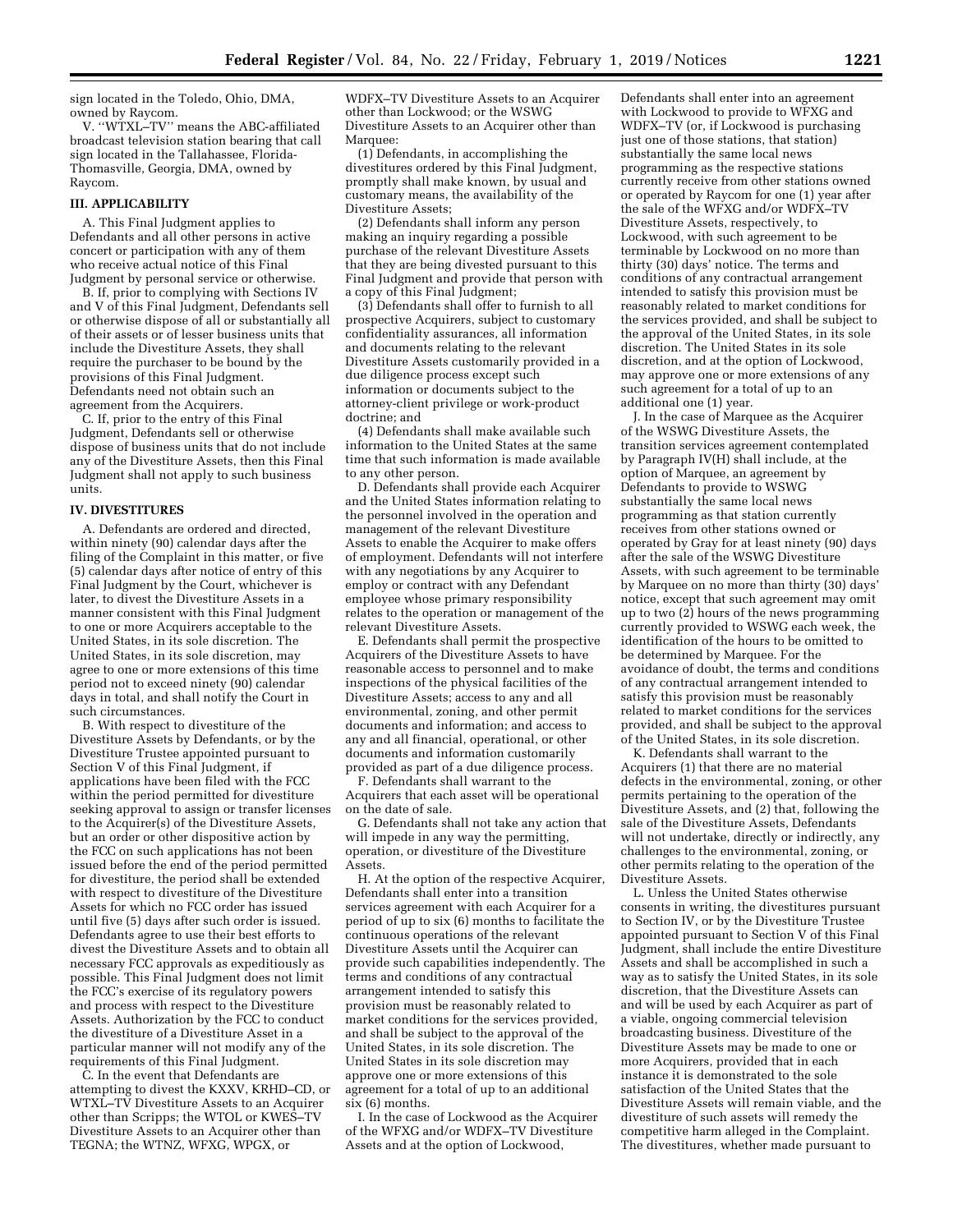Section IV or Section V of this Final Judgment:

(1) shall be made to Acquirers that, in the United States' sole judgment, have the intent and capability (including the necessary managerial, operational, technical, and financial capability) to compete effectively in the commercial television broadcasting business; and

(2) shall be accomplished so as to satisfy the United States, in its sole discretion, that none of the terms of any agreement between any Acquirer and Defendants give Defendants the ability unreasonably to raise the costs of the Acquirer, to lower the efficiency of the Acquirer, or otherwise to interfere in the ability of the Acquirer to compete effectively.

#### **V. APPOINTMENT OF DIVESTITURE TRUSTEE**

A. If Defendants have not divested the Divestiture Assets within the time period specified in Paragraph IV(A) and Paragraph IV(B), Defendants shall notify the United States of that fact in writing, specifically identifying the Divestiture Assets that have not been divested. Upon application of the United States, the Court shall appoint a Divestiture Trustee selected by the United States and approved by the Court to effect the divestiture of the Divestiture Assets that have not yet been divested.

B. After the appointment of a Divestiture Trustee becomes effective, only the Divestiture Trustee shall have the right to sell the relevant Divestiture Assets. The Divestiture Trustee shall have the power and authority to accomplish the divestiture to an Acquirer acceptable to the United States, in its sole discretion, at such price and on such terms as are then obtainable upon reasonable effort by the Divestiture Trustee, subject to the provisions of this Final Judgment, and shall have such other powers as this Court deems appropriate. Subject to Paragraph V(D) of this Final Judgment, the Divestiture Trustee may hire at the cost and expense of Defendants any agents, investment bankers, attorneys, accountants, or consultants, who shall be solely accountable to the Divestiture Trustee, reasonably necessary in the Divestiture Trustee's judgment to assist in the divestiture. Any such agents, investment bankers, attorneys, accountants, or consultants shall serve on such terms and conditions as the United States approves, including confidentiality requirements and conflict of interest certifications.

C. Defendants shall not object to a sale by the Divestiture Trustee on any ground other than the Divestiture Trustee's malfeasance. Any such objections by Defendants must be conveyed in writing to the United States and the Divestiture Trustee within ten (10) calendar days after the Divestiture Trustee has provided the notice required under Section VI.

D. The Divestiture Trustee shall serve at the cost and expense of Defendants pursuant to a written agreement, on such terms and conditions as the United States approves, including confidentiality requirements and conflict of interest certifications. The Divestiture Trustee shall account for all monies derived from the sale of the relevant

Divestiture Assets and all costs and expenses so incurred. After approval by the Court of the Divestiture Trustee's accounting, including fees for its services yet unpaid and those of any professionals and agents retained by the Divestiture Trustee, all remaining money shall be paid to Defendants and the trust shall then be terminated. The compensation of the Divestiture Trustee and any professionals and agents retained by the Divestiture Trustee shall be reasonable in light of the value of the Divestiture Assets subject to sale by the Divestiture Trustee and based on a fee arrangement providing the Divestiture Trustee with incentives based on the price and terms of the divestiture and the speed with which it is accomplished, but the timeliness of the divestiture is paramount. If the Divestiture Trustee and Defendants are unable to reach agreement on the Divestiture Trustee's or any agent's or consultant's compensation or other terms and conditions of engagement within fourteen (14) calendar days of the appointment of the Divestiture Trustee, agent, or consultant, the United States may, in its sole discretion, take appropriate action, including making a recommendation to the Court. The Divestiture Trustee shall, within three (3) business days of hiring any other agents or consultants, provide written notice of such hiring and the rate of compensation to Defendants and the United States.

E. Defendants shall use their best efforts to assist the Divestiture Trustee in accomplishing the required divestitures. The Divestiture Trustee and any agents or consultants retained by the Divestiture Trustee shall have full and complete access to the personnel, books, records, and facilities of the business to be divested, and Defendants shall provide or develop financial and other information relevant to such business as the Divestiture Trustee may reasonably request, subject to reasonable protection for trade secrets; other confidential research, development, or commercial information; or any applicable privileges. Defendants shall take no action to interfere with or to impede the Divestiture Trustee's accomplishment of the divestiture.

F. After its appointment, the Divestiture Trustee shall file monthly reports with the United States and, as appropriate, the Court setting forth the Divestiture Trustee's efforts to accomplish the relevant divestitures ordered under this Final Judgment. To the extent such reports contain information that the Divestiture Trustee deems confidential, such reports shall not be filed on the public docket of the Court. Such reports shall include the name, address, and telephone number of each person who, during the preceding month, made an offer to acquire, expressed an interest in acquiring, entered into negotiations to acquire, or was contacted or made an inquiry about acquiring, any interest in the Divestiture Assets, and shall describe in detail each contact with any such person. The Divestiture Trustee shall maintain full records of all efforts made to divest the relevant Divestiture Assets.

G. If the Divestiture Trustee has not accomplished the divestitures ordered under this Final Judgment within six (6) months after its appointment, the Divestiture Trustee

shall promptly file with the Court a report setting forth (1) the Divestiture Trustee's efforts to accomplish the required divestitures, (2) the reasons, in the Divestiture Trustee's judgment, why the required divestitures have not been accomplished, and (3) the Divestiture Trustee's recommendations. To the extent such report contains information that the Divestiture Trustee deems confidential, such reports shall not be filed on the public docket of the Court. The Divestiture Trustee shall at the same time furnish such report to the United States, which shall have the right to make additional recommendations consistent with the purpose of the trust. The Court thereafter shall enter such orders as it shall deem appropriate to carry out the purpose of this Final Judgment, which may, if necessary, include extending the trust and the term of the Divestiture Trustee's appointment by a period requested by the United States.

H. If the United States determines that the Divestiture Trustee has ceased to act or failed to act diligently or in a reasonably costeffective manner, it may recommend that the Court appoint a substitute Divestiture Trustee.

#### **VI. NOTICE OF PROPOSED DIVESTITURE**

A. Within (10) calendar days after notice of entry of this Final Judgment by the Court, or two (2) business days following execution of a definitive divestiture agreement, whichever is later, Defendants or the Divestiture Trustee, whichever is then responsible for effecting the divestitures required herein, shall notify the United States of any proposed divestiture required by Section IV or Section V of this Final Judgment. If the Divestiture Trustee is responsible, it shall similarly notify Defendants. The notice shall set forth the details of the proposed divestiture and list the name, address, and telephone number of each person not previously identified who tendered an offer for, or expressed an interest in or desire to acquire, any ownership interest in the relevant Divestiture Assets, together with full details of the same.

B. Within fifteen (15) calendar days of receipt by the United States of such notice, the United States may request from Defendants, the proposed Acquirer, any other third party, or the Divestiture Trustee, if applicable, additional information concerning the proposed divestiture, the proposed Acquirer, and any other potential Acquirers. Defendants and the Divestiture Trustee shall furnish any additional information requested within fifteen (15) calendar days of the receipt of the request, unless the parties shall otherwise agree.

C. Within thirty (30) calendar days after receipt of the notice or within twenty (20) calendar days after the United States has been provided the additional information requested from Defendants, the proposed Acquirer, any third party, and the Divestiture Trustee, whichever is later, the United States shall provide written notice to Defendants and the Divestiture Trustee, if there is one, stating whether or not it objects to the proposed divestiture. If the United States provides written notice that it does not object, the divestiture may be consummated,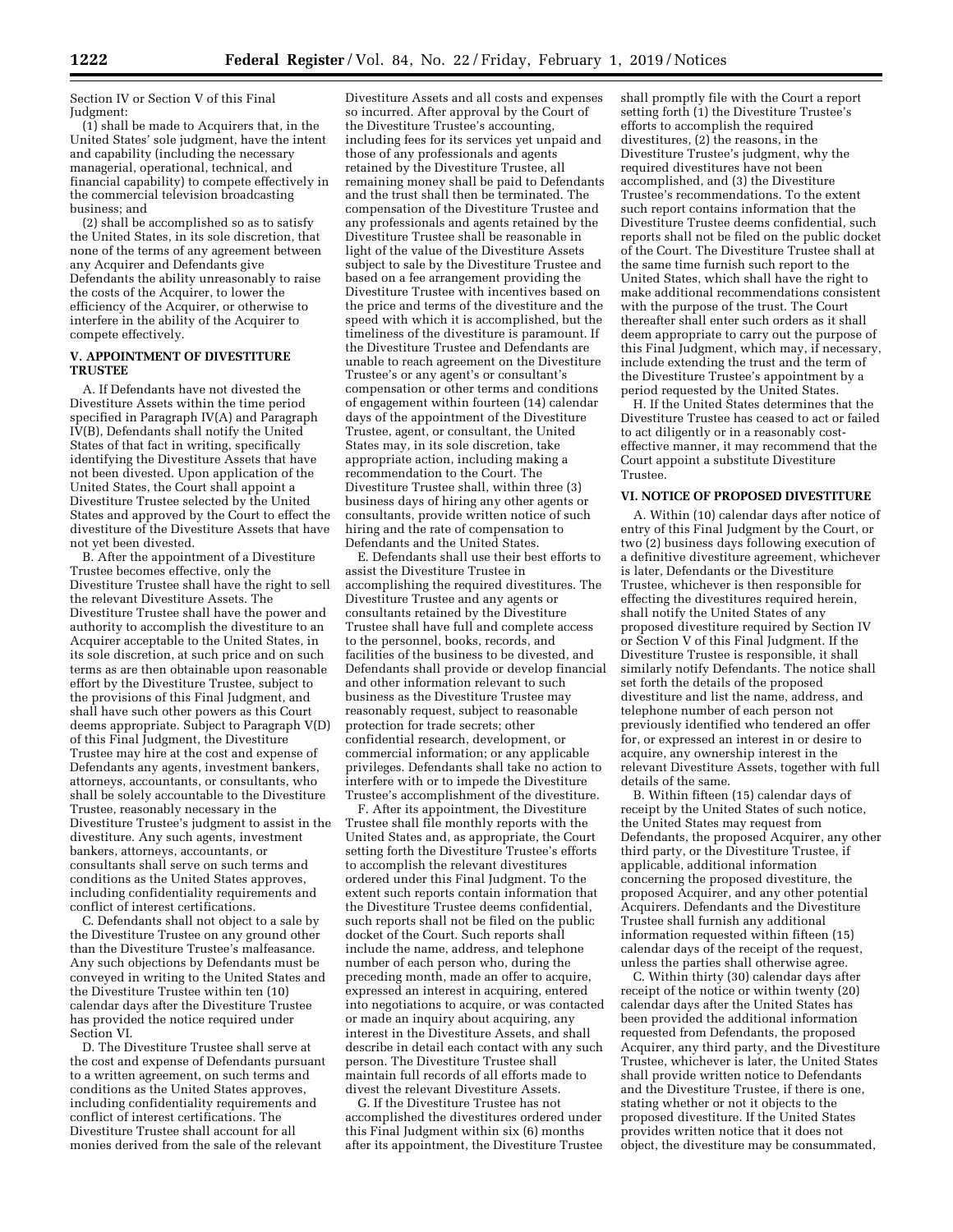subject only to Defendants' limited right to object to the sale under Paragraph V(C) of this Final Judgment. Absent written notice that the United States does not object to the proposed Acquirer, or upon objection by the United States, a divestiture proposed under Section IV or Section V shall not be consummated. Upon objection by Defendants under Paragraph V(C), a divestiture proposed under Section V shall not be consummated unless approved by the Court.

#### **VII. FINANCING**

Defendants shall not finance all or any part of any purchase made pursuant to Section IV or Section V of this Final Judgment.

#### **VIII. HOLD SEPARATE**

Until the divestitures required by this Final Judgment have been accomplished, Defendants shall take all steps necessary to comply with the Hold Separate Stipulation and Order entered by this Court. Defendants shall take no action that would jeopardize the divestitures ordered by this Court.

#### **IX. AFFIDAVITS**

A. Within twenty (20) calendar days of the filing of the Complaint in this matter, and every thirty (30) calendar days thereafter until the divestitures have been completed under Section IV and Section V of this Final Judgment, Defendants shall deliver to the United States an affidavit, signed by each Defendant's Chief Financial Officer and General Counsel or, subject to the approval of the United States, an officer of the Defendant, which shall describe the fact and manner of Defendants' compliance with Section IV and Section V of this Final Judgment. Each such affidavit shall include the name, address, and telephone number of each person who, during the preceding thirty (30) calendar days, made an offer to acquire, expressed an interest in acquiring, entered into negotiations to acquire, or was contacted or made an inquiry about acquiring, any interest in the Divestiture Assets, and shall describe in detail each contact with any such person during that period. Each such affidavit shall also include a description of the efforts Defendants have taken to solicit buyers for and complete the sale of the Divestiture Assets, including efforts to secure FCC or other regulatory approvals, and to provide required information to prospective Acquirers, including the limitations, if any, on such information. Assuming the information set forth in the affidavit is true and complete, any objection by the United States to information provided by Defendants, including limitations on information, shall be made within fourteen (14) calendar days of receipt of such affidavit.

B. Within twenty (20) calendar days after the filing of the Complaint in this matter, Defendants shall deliver to the United States an affidavit that describes in reasonable detail all actions Defendants have taken and all steps Defendants have implemented on an ongoing basis to comply with Section VIII of this Final Judgment. Defendants shall deliver to the United States an affidavit describing any changes to the efforts and actions outlined in Defendants' earlier affidavits filed pursuant to this Paragraph IX(B) within

fifteen (15) calendar days after the change is implemented.

C. Defendants shall keep all records of all efforts made to preserve and divest the Divestiture Assets until one year after such divestitures have been completed.

# **X. COMPLIANCE INSPECTION**

A. For the purposes of determining or securing compliance with this Final Judgment, or of any related orders such as any Hold Separate Stipulation and Order, or of determining whether the Final Judgment should be modified or vacated, and subject to any legally recognized privilege, from time to time authorized representatives of the United States, including agents and consultants retained by the United States, shall, upon written request of an authorized representative of the Assistant Attorney General in charge of the Antitrust Division, and on reasonable notice to Defendants, be permitted:

(1) access during Defendants' office hours to inspect and copy, or at the option of the United States, to require Defendants to provide electronic copies of, all books, ledgers, accounts, records, data, and documents in the possession, custody, or control of Defendants, relating to any matters contained in this Final Judgment; and

(2) to interview, either informally or on the record, Defendants' officers, employees, or agents, who may have their individual counsel present, regarding such matters. The interviews shall be subject to the reasonable convenience of the interviewee and without restraint or interference by Defendants.

B. Upon the written request of an authorized representative of the Assistant Attorney General in charge of the Antitrust Division, Defendants shall submit written reports or responses to written interrogatories, under oath if requested, relating to any of the matters contained in this Final Judgment as may be requested.

C. No information or documents obtained by the means provided in this Section shall be divulged by the United States to any person other than an authorized representative of the executive branch of the United States, except in the course of legal proceedings to which the United States is a party (including grand jury proceedings), or for the purpose of securing compliance with this Final Judgment, or as otherwise required by law.

D. If at the time that Defendants furnish information or documents to the United States, Defendants represent and identify in writing the material in any such information or documents to which a claim of protection may be asserted under Rule 26(c)(1)(G) of the Federal Rules of Civil Procedure, and Defendants mark each pertinent page of such material, ''Subject to claim of protection under Rule  $26(c)(1)(G)$  of the Federal Rules of Civil Procedure,'' then the United States shall give Defendants ten (10) calendar days' notice prior to divulging such material in any legal proceeding (other than a grand jury proceeding).

#### **XI. NO REACQUISITION AND LIMITATIONS ON COLLABORATIONS**

A. During the term of this Final Judgment, Defendants may not (1) reacquire any part of

the Divestiture Assets; (2) acquire any option to reacquire any part of the Divestiture Assets or to assign the Divestiture Assets to any other person; (3) enter into any local marketing agreement, joint sales agreement, other cooperative selling arrangement, or shared services agreement (except as provided in this Paragraph XI(A) or in Paragraph XI(B)), or conduct other business negotiations jointly with any Acquirer with respect to the Divestiture Assets divested to such Acquirer; or (4) provide financing or guarantees of financing with respect to the Divestiture Assets. The shared services prohibition does not preclude Defendants from continuing or entering into agreements in a form customarily used in the industry to (a) share news helicopters or (b) pool generic video footage that does not include recording a reporter or other on-air talent, and does not preclude Defendants from entering into any non-sales-related shared services agreement or transition services agreement that is approved in advance by the United States in its sole discretion.

B. Paragraph XI(A) shall not prevent Defendants from entering into agreements to provide news programming to broadcast television stations included in the Divestiture Assets, provided that Defendants do not sell, price, market, hold out for sale, or profit from the sale of advertising associated with the news programming provided by Defendants under such agreements except by approval of the United States in its sole discretion.

# **XII. RETENTION OF JURISDICTION**

The Court retains jurisdiction to enable any party to this Final Judgment to apply to the Court at any time for further orders and directions as may be necessary or appropriate to carry out or construe this Final Judgment, to modify any of its provisions, to enforce compliance, and to punish violations of its provisions.

#### **XIII. ENFORCEMENT OF FINAL JUDGMENT**

A. The United States retains and reserves all rights to enforce the provisions of this Final Judgment, including the right to seek an order of contempt from the Court. Defendants agree that in any civil contempt action, any motion to show cause, or any similar civil action brought by the United States regarding an alleged violation of this Final Judgment, the United States may establish a violation of the decree and the appropriateness of any remedy therefor by a preponderance of the evidence, and Defendants waive any argument that a different standard of proof should apply.

B. The Final Judgment should be interpreted to give full effect to the procompetitive purposes of the antitrust laws and to restore all competition the United States alleged was harmed by the challenged conduct. Defendants agree that they may be held in contempt of, and that the Court may enforce, any provision of this Final Judgment that, as interpreted by the Court in light of these procompetitive principles and applying ordinary tools of interpretation, is stated specifically and in reasonable detail, whether or not it is clear and unambiguous on its face. In any such interpretation, the terms of this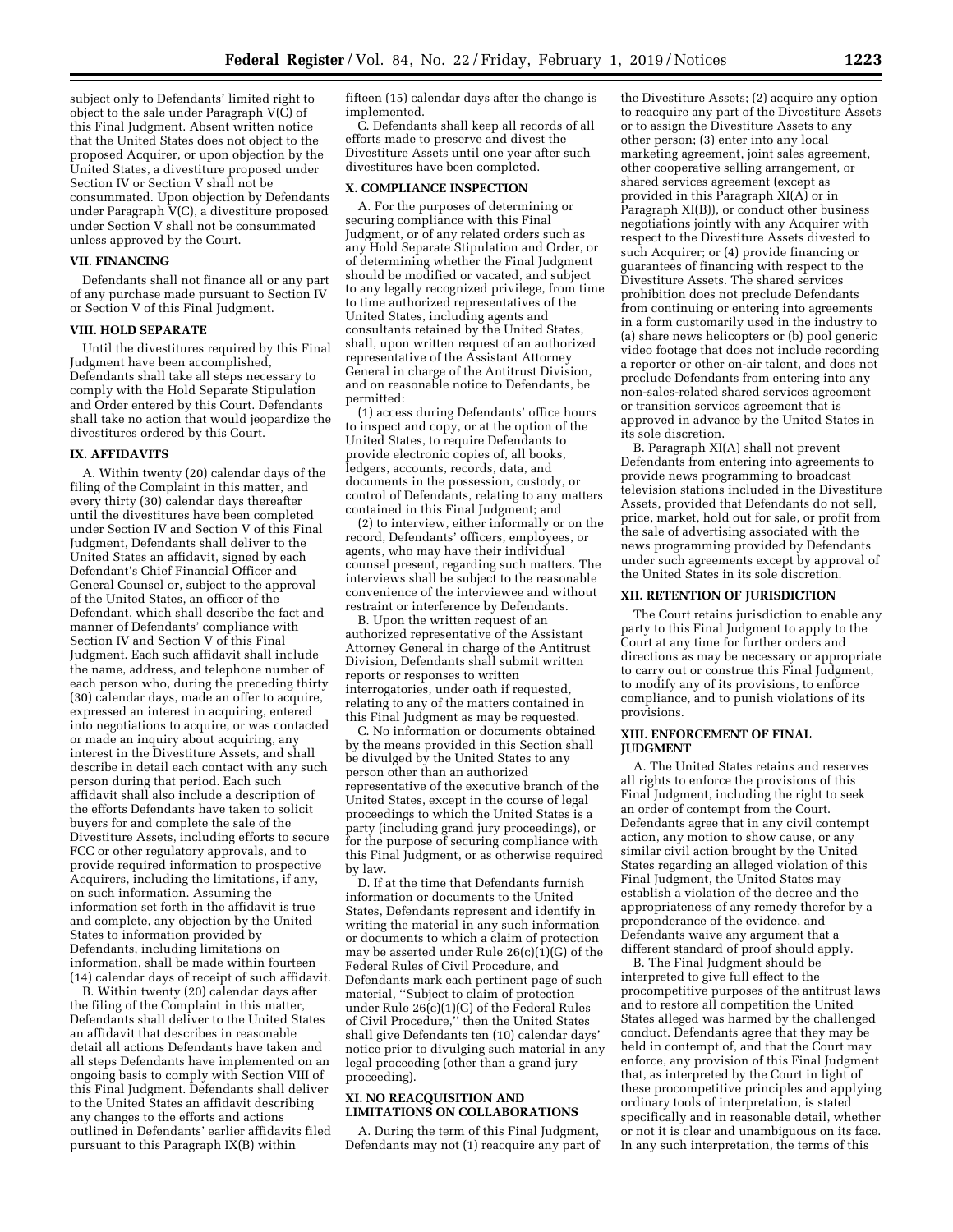Final Judgment should not be construed against either party as the drafter.

C. In any enforcement proceeding in which the Court finds that Defendants have violated this Final Judgment, the United States may apply to the Court for a one-time extension of this Final Judgment, together with such other relief as may be appropriate. In connection with any successful effort by the United States to enforce this Final Judgment against a Defendant, whether litigated or resolved prior to litigation, that Defendant agrees to reimburse the United States for the fees and expenses of its attorneys, as well as any other costs including experts' fees, incurred in connection with that enforcement effort, including in the investigation of the potential violation.

# **XIV. EXPIRATION OF FINAL JUDGMENT**

Unless the Court grants an extension, this Final Judgment shall expire ten (10) years from the date of its entry, except that after five (5) years from the date of its entry, this Final Judgment may be terminated upon notice by the United States to the Court and Defendants that the divestitures have been completed and that the continuation of the Final Judgment no longer is necessary or in the public interest.

#### **XV. PUBLIC INTEREST DETERMINATION**

Entry of this Final Judgment is in the public interest. The parties have complied with the requirements of the Antitrust Procedures and Penalties Act, 15 U.S.C. § 16, including making copies available to the public of this Final Judgment, the Competitive Impact Statement, any comments thereon, and the United States' responses to comments. Based upon the record before the Court, which includes the Competitive Impact Statement and any comments and responses to comments filed with the Court, entry of this Final Judgment is in the public interest.

Date:<br>Court approval subject to procedures of Antitrust Procedures and Penalties Act, 15 U.S.C. § 16

United States District Judge

## **UNITED STATES DISTRICT COURT FOR THE DISTRICT OF COLUMBIA**

*United States of America, 450 Fifth Street NW, Washington, DC 20530. Plaintiff,* v. *Gray Television, Inc., 4370 Peachtree Road NE, Atlanta, Georgia 30319;* and *Raycom Media, Inc., RSA Tower 20th Floor, 201 Monroe Street, Montgomery, Alabama 36104 Defendants.*  Case No. 1:18–cv–2951 Judge Christopher R. Cooper

## **COMPETITIVE IMPACT STATEMENT**

Plaintiff United States of America (''United States''), pursuant to Section 2(b) of the Antitrust Procedures and Penalties Act (''APPA'' or ''Tunney Act''), 15 U.S.C. § 16(b)–(h), files this Competitive Impact Statement relating to the proposed Final Judgment submitted for entry in this civil antitrust proceeding.

#### **I. NATURE AND PURPOSE OF THE PROCEEDING**

On June 23, 2018, Defendant Gray Television, Inc. (''Gray'') and Raycom Media, Inc. (''Raycom,'' and together with Gray, ''Defendants'') entered into an Agreement and Plan of Merger (the ''Merger Agreement'') pursuant to which Gray proposes to acquire Raycom for approximately \$3.6 billion. The United States filed a civil antitrust Complaint on December 14, 2018, seeking to enjoin the proposed merger. The Complaint alleges that the proposed merger likely would substantially lessen competition in violation of Section 7 of the Clayton Act, 15 U.S.C. § 18, in nine local geographic markets, in (1) the licensing of the television programming of NBC, CBS, ABC, and FOX (''Big 4'') affiliate stations to cable, satellite, and fiber optic television providers (referred to collectively as multichannel video programming distributors, or ''MVPDs'') for retransmission to their subscribers (known as ''retransmission consent''), and (2) the sale of broadcast television spot advertising. The nine Designated Market Areas (''DMAs'') in which a substantial reduction in competition is alleged are: (i) Waco-Temple-Bryan, Texas; (ii) Tallahassee, Florida-Thomasville, Georgia; (iii) Toledo, Ohio; (iv) Odessa-Midland, Texas; (v) Knoxville, Tennessee; (vi) Augusta, Georgia; (vii) Panama City, Florida; (viii) Dothan, Alabama; and (ix) Albany, Georgia (collectively, ''the Overlap DMAs'').1 The loss of competition alleged in the Complaint likely would result in an increase in retransmission consent fees charged to MVPDs, much of which would be passed through to subscribers, and higher prices for broadcast television spot advertising in each Overlap DMA.

Concurrent with the filing of the Complaint, the United States filed a Hold Separate Stipulation and Order (''Hold Separate'') and proposed Final Judgment, which are designed to eliminate the anticompetitive effects that would have resulted from Gray's merger with Raycom. Under the proposed Final Judgment, which is explained more fully below, Defendants are required to divest the following broadcast television stations (the ''Divestiture Stations'') to acquirers acceptable to the United States in its sole discretion: (i) KXXV and KRHD–CD, located in the Waco-Temple-Bryan, Texas, DMA; (ii) WTXL–TV, located in the Tallahassee, Florida-Thomasville, Georgia, DMA; (iii) WTOL, located in the Toledo, Ohio, DMA; (iv) KWES–TV, located in the Odessa-Midland, Texas, DMA; (v) WTNZ, located in the Knoxville, Tennessee, DMA; (vi) WFXG, located in the Augusta, Georgia, DMA; (vii) WPGX, located in the

Panama City, Florida, DMA; (viii) WDFX–TV, located in the Dothan, Alabama, DMA; and (ix) WSWG, located in the Albany, Georgia, DMA. Under the Hold Separate, Defendants will take certain steps to ensure that the Divestiture Stations will operate as independent, economically viable, and ongoing business concerns that will remain independent and uninfluenced by the consummation of the acquisition, and that competition is maintained during the pendency of the ordered divestitures.

The United States and Defendants have stipulated that the proposed Final Judgment may be entered after compliance with the APPA. Entry of the proposed Final Judgment would terminate this action, except that the Court would retain jurisdiction to construe, modify, or enforce the provisions of the proposed Final Judgment and to punish violations thereof.

#### **II. DESCRIPTION OF THE EVENTS GIVING RISE TO THE ALLEGED VIOLATION**

A. *The Defendants and the Proposed Transaction* 

Gray is a Georgia corporation with its headquarters in Atlanta, Georgia. Gray owns 92 television stations in 56 DMAs, of which 83 are Big 4 affiliates.

Raycom is a Delaware corporation with its headquarters in Montgomery, Alabama. Raycom owns 51 television stations in 43 DMAs, of which 45 are Big 4 affiliates.

Pursuant to the Merger Agreement, Gray agreed to acquire Raycom for approximately \$3.6 billion, through a merger transaction. This merger is the subject of the Complaint and proposed Final Judgment filed in this case.

#### B. *Big 4 Television Retransmission Consent*

## 1. *Background*

MVPDs, such as Comcast, DirecTV, and Mediacom, typically pay the owner of each local Big 4 broadcast station in a given DMA a per-subscriber fee for the right to retransmit the station's content to the MVPD's subscribers. The per-subscriber fee and other terms under which an MVPD is permitted to distribute a station's content to its subscribers is set forth in a retransmission agreement. Retransmission agreements are negotiated directly between a broadcast station group, such as Gray or Raycom, and a given MVPD, and these agreements cover all of the station group's stations located in the MVPDs service area, or ''footprint.''

Each broadcast station group typically renegotiates retransmission agreements with the MVPDs every few years. If an MVPD and a broadcast station group cannot agree on a retransmission consent fee at the expiration of a retransmission agreement, the result is a ''blackout'' of the broadcast group's stations from the particular MVPD—i.e., an openended period during which the MVPD may not distribute those stations to its subscribers, until a new contract is successfully negotiated.

#### 2. *Relevant Markets*

The licensing of Big 4 television retransmission consent constitutes a relevant product market and line of commerce under Section 7 of the Clayton Act. Big 4 broadcast

<sup>1</sup>A DMA is a geographic unit for which A.C. Nielsen Company—a firm that surveys television viewers—furnishes broadcast television stations, MVPDs, cable and satellite television networks, advertisers, and advertising agencies in a particular area with data to aid in evaluating audience size and composition. DMAs are widely accepted by industry participants as the standard geographic areas to use in evaluating television audience size and demographic composition. The Federal Communications Commission (''FCC'') also uses DMAs as geographic units with respect to its MVPD regulations.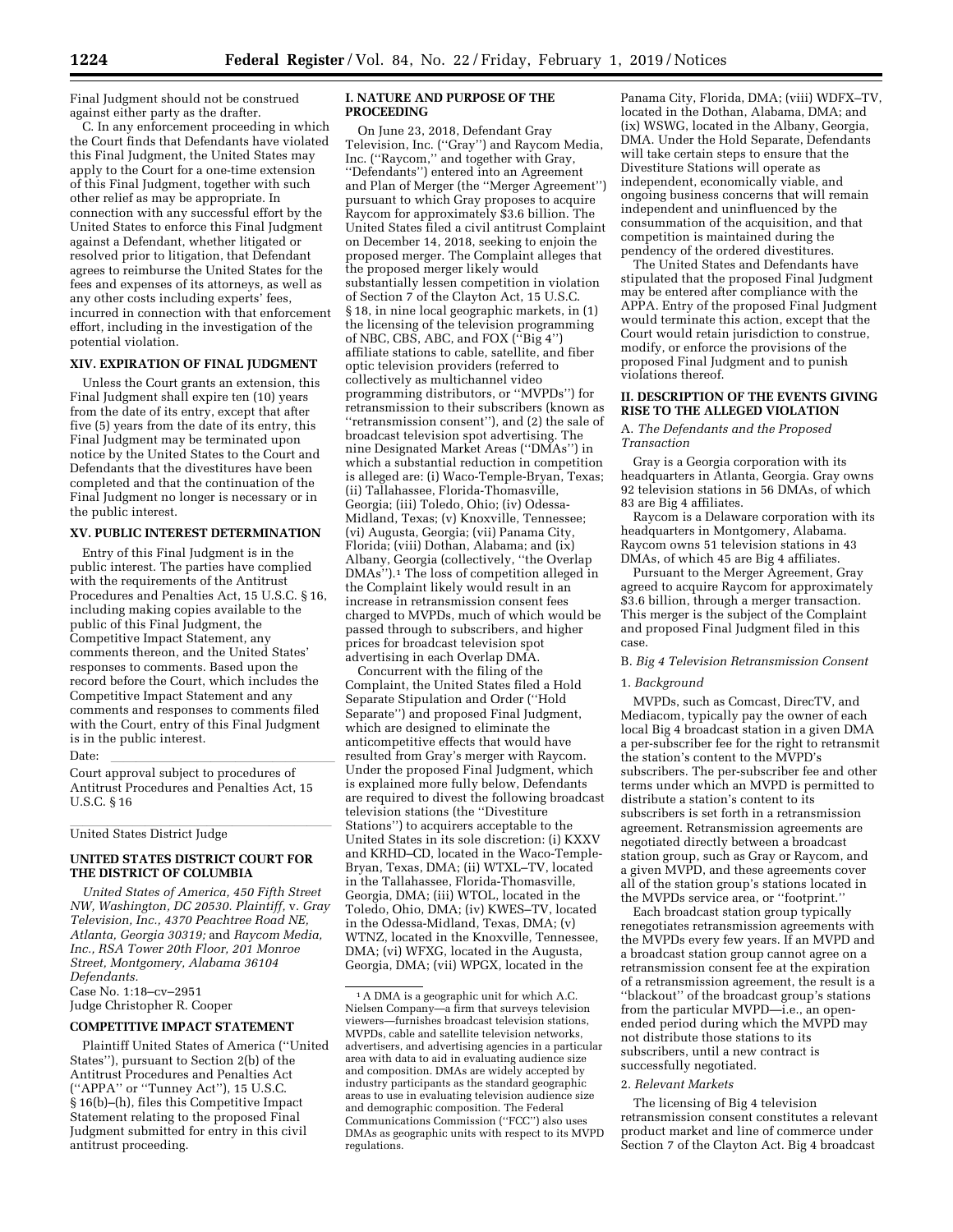content has unique appeal to television viewers, as compared to the other content that is available through broadcast and cable stations. Big 4 stations usually are the highest ranked in terms of audience share and ratings in each DMA, largely because of unique offerings such as local news, sports, and highly ranked primetime programs. Viewers typically consider the Big 4 stations to be close substitutes for one another. Due to these features, MVPDs regard Big 4 programming as highly desirable for inclusion in the packages they offer subscribers. Non-Big-4 broadcast stations are typically not close substitutes for viewers of Big 4 stations.

If an MVPD suffers a blackout of a Big 4 station in a given DMA, many of the MVPD's subscribers in that DMA are likely to turn to other Big 4 stations in the DMA to watch similar content. This willingness of viewers to switch between competing Big 4 broadcast stations limits an MVPD's expected losses in the case of a blackout, and thus limits a broadcaster's ability to extract higher fees from that MVPD—since an MVPD's willingness to pay higher retransmission consent fees for content rises or falls with the

harm it would suffer if that content were lost. Due to the limited programming typically offered by non-Big-4 stations, viewers are much less likely to switch to a non-Big-4 station than to switch to other Big 4 stations in the event of a blackout of a Big 4 station. Accordingly, competition from non-Big-4 stations does not typically impose a significant competitive constraint on the retransmission consent fees charged by the owners of Big 4 stations. For the same reasons, subscribers—and therefore MVPDs generally do not view cable network programming as a close substitute for Big 4 network content.

Because viewers do not regard non-Big-4 broadcast stations, or cable networks, as close substitutes for the programming they receive from Big 4 stations, these other sources of programming are not sufficient to discipline an increase in the fees charged for Big 4 television retransmission consent. Accordingly, a small but significant increase in the retransmission consent fees of Big 4 affiliates would not cause enough MVPDs to forego carrying the content of the Big 4 affiliates to make such an increase unprofitable for the Big 4 affiliates.

The relevant geographic markets for the licensing of Big 4 television retransmission consent are the individual DMAs in which such licensing occurs. In the event of a blackout of a Big 4 network station, FCC rules generally prohibit an MVPD from importing the same network's content from another DMA, so substitution to stations in other DMAs cannot discipline a fee increase by stations within a given DMA.

# 3. *Anticompetitive Effects*

In each of the Overlap DMAs, Gray and Raycom each own at least one Big 4 affiliate broadcast television station. By combining the Defendants' Big 4 stations, the proposed merger would increase the Defendants' market shares in the licensing of Big 4 television retransmission consent in each Overlap DMA, and would increase the market concentration in that business in each Overlap DMA. The chart below summarizes the Defendants' approximate Big 4 retransmission consent market shares, and market concentrations measured by the widely used Herfindahl-Hirschman Index (''HHI'') 2, in each Overlap DMA, before and after the proposed merger.

| Overlap DMA                     | Gray share<br>(percent) | Ravcom share<br>(percent) | Merged share<br>(percent) | Pre-merger<br>HHI | Post-merger<br><b>HHI</b> | HHI increase |
|---------------------------------|-------------------------|---------------------------|---------------------------|-------------------|---------------------------|--------------|
|                                 | 50                      | 24                        | 74                        | 3.741             | 6.119                     | 2,379        |
|                                 | 50                      | 24                        | 73                        | 3.731             | 6.095                     | 2,363        |
|                                 | 49                      | 24                        | 73                        | 3.692             | 6.065                     | 2,373        |
| Tallahassee, FL-Thomasville, GA | 33                      | 32                        | 65                        | 3,338             | 5.448                     | 2,110        |
|                                 | 33                      | 32                        | 65                        | 3,339             | 5,440                     | 2,101        |
|                                 | 25                      | 24                        | 49                        | 2.504             | 3.710                     | 1.206        |
| Waco-Temple-Bryan, TX           | 25                      | 24                        | 49                        | 2,503             | 3.687                     | 1.184        |
|                                 | 25                      | 24                        | 49                        | 2.503             | 3.681                     | 1.178        |
|                                 | 24                      | 24                        | 48                        | 2.504             | 3.660                     | 1.156        |

As indicated by the preceding chart, in each Overlap DMA the post-merger HHI would exceed 2,500 and the merger would increase the HHI by more than 200 points. As a result, the proposed merger is presumed likely to enhance market power under the *Horizontal Merger Guidelines* issued by the Department of Justice and the Federal Trade Commission.

In addition to substantially increasing the concentration levels in each Overlap DMA, the proposed merger would also enable Gray to black out more Big 4 stations simultaneously in each of the Overlap DMAs than either Gray or Raycom could black out independently today, increasing Gray's bargaining leverage and likely leading to increased retransmission consent fees to any MVPD whose footprint includes any of the Overlap DMAs. Retransmission consent fees—and thus the fee increases likely to be caused by the proposed merger—generally are passed through to an MVPD's subscribers in the form of higher subscription fees or as a line item on their bills.

#### C. *Broadcast Television Spot Advertising*

#### 1. *Background*

Broadcast television stations sell advertising ''spots'' during breaks in their programming. An advertiser purchases spots from a broadcast station to communicate to viewers within the DMA in which the broadcast television station is located. Gray and Raycom compete to sell broadcast television spot advertising in each of the Overlap DMAs.

# 2. *Relevant Markets*

Broadcast television spot advertising constitutes a relevant product market and line of commerce under Section 7 of the Clayton Act. Broadcast television spot advertising possesses a unique combination of attributes that set it apart from advertising on other media. Broadcast television spot advertising combines sight, sound, and motion in a way that makes television advertisements particularly memorable and impactful. Additionally, broadcast television spot advertising reaches a large percentage of an advertisers' potential customers in a DMA,

making it especially effective for promoting brand awareness. Advertisers want to advertise on broadcast stations because they offer popular programming such as local news, sports, and primetime and syndicated shows that are especially attractive in reaching a broad demographic base and a large audience of viewers.

MVPDs sell spot advertising to be shown during breaks in cable network programming. However, cable television spot advertising is an ineffective substitute for broadcast television spot advertising. Cable television spot advertising reaches far fewer television households within a DMA, is limited in supply, and generally offers more specialized programs that appeal to niche audiences.

Digital media advertising is not an effective substitute for broadcast television spot advertising. Most forms of digital advertising lack the combination of sight, sound, and motion that characterize television advertising, and, while online video advertisements can combine sight, sound, and motion, these advertisements face challenges including the fact that they can be skipped, minimized, or blocked. Also, digital

<sup>2</sup>The HHI is calculated by squaring the market share of each firm competing in the market and then summing the resulting numbers. For example, for a market consisting of four firms with shares of 30, 30, 20, and 20 percent, the HHI is 2,600 (302

<sup>+</sup>  $30^2 + 20^2 + 20^2 = 2,600$ . The HHI takes into account the relative size distribution of the firms in a market. It approaches zero when a market is occupied by a large number of firms of relatively equal size, and reaches its maximum of 10,000

points when a market is controlled by a single firm. The HHI increases both as the number of firms in the market decreases and as the disparity in size between those firms increases.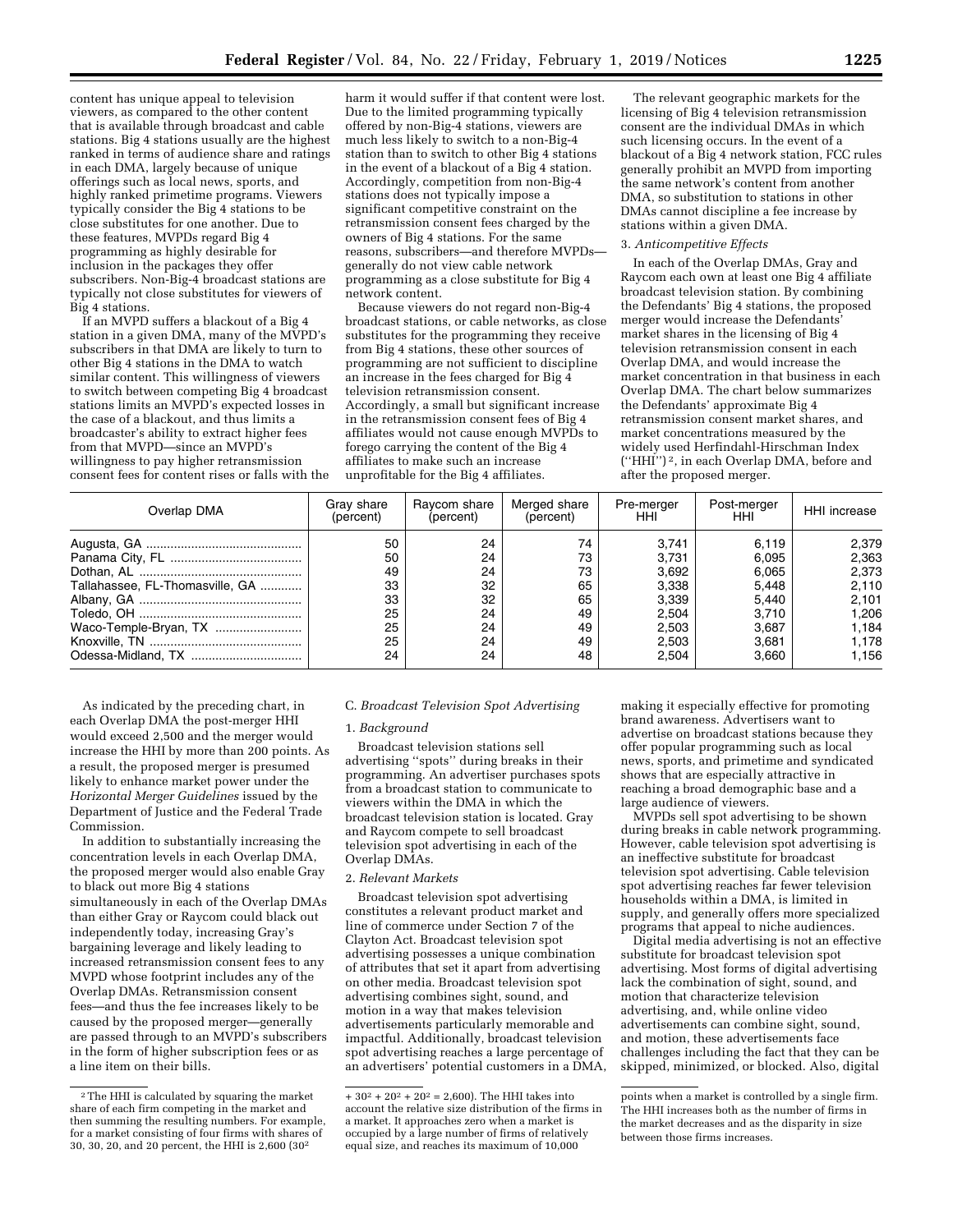advertising serves a different purpose from broadcast advertising, as it typically targets narrow demographic subsets of a population and often seeks to generate an immediate response.

Other forms of advertising, such as radio, newspaper, billboard, and direct-mail advertising, also are not effective substitutes. They do not combine sight, sound, and motion, and consequently lack television's ability to capture consumers with emotive storytelling. In addition, they do not reach as many local viewers or drive brand awareness to the same extent as broadcast television does.

For these reasons, advertisers likely would not respond to a small but significant increase in the price of broadcast television spot advertising by switching to other forms of advertising in sufficiently large numbers to make the price increase unprofitable.

The relevant geographic markets for the sale of broadcast television spot advertising are the individual DMAs in which such advertising is sold. For an advertiser seeking to reach potential customers in a given DMA, broadcast television stations located outside of the DMA do not provide effective access to the advertiser's target audience, because

their signals generally do not reach any significant portion of the target DMA.

# 3. *Anticompetitive Effects*

By combining the broadcast television stations of Gray and Raycom under common ownership, the proposed merger would increase the combined entity's market shares of the broadcast television spot advertising business in each of the Overlap DMAs. The chart below summarizes Defendants' approximate market shares and the result of the transaction on HHIs in the sale of broadcast television spot advertising in each Overlap DMA.

| Overlap DMA                     | Gray share<br>(percent) | Ravcom share<br>(percent) | Merged share<br>(percent) | Pre-merger<br>HHI. | Post-merger<br>HHI | HHI increase |
|---------------------------------|-------------------------|---------------------------|---------------------------|--------------------|--------------------|--------------|
|                                 |                         | 71                        | 82                        | 5.407              | 7.007              | 1,600        |
|                                 | 65                      | 15                        | 80                        | 4.866              | 6.778              | 1.912        |
|                                 | 38                      | 37                        | 75                        | 3,088              | 5.872              | 2,784        |
|                                 | 54                      | 10                        | 64                        | 4.220              | 5.274              | 1.054        |
|                                 | 44                      | 17                        | 61                        | 3.695              | 5.197              | 1.503        |
| Tallahassee, FL-Thomasville, GA | 48                      | 16                        | 64                        | 3.267              | 4.759              | 1.492        |
|                                 | 30                      | 35                        | 65                        | 2,563              | 4.688              | 2,125        |
| Waco-Temple-Bryan, TX           | 41                      | 19                        | 60                        | 2,988              | 4.564              | 1.576        |
|                                 | 28                      | 10                        | 38                        | 2.791              | 3.367              | 576          |

Defendants' large market shares reflect the fact that, in each Overlap DMA, Gray and Raycom each own at least one Big 4 station, and often own one or more non-Big-4 network affiliates, which also sell spot advertising.

As indicated by the preceding chart, in each Overlap DMA the post-merger HHI would exceed 2,500 and the merger would increase the HHI by more than 200 points. As a result, the proposed merger is presumed likely to enhance market power under the *Horizontal Merger Guidelines.* 

In each Overlap DMA, Defendants' broadcast stations compete head-to-head in the sale of broadcast television spot advertising. Advertisers targeting viewers in the Overlap DMAs can respond to an increase in one station's spot advertising

prices by purchasing, or threatening to purchase, advertising spots on one or more stations owned by different broadcast station groups, allowing the advertisers to avoid the price increase or pressure the first station to lower its prices. The proposed merger would reduce the number of alternative sellers of broadcast television spot advertising to which such advertisers could turn to meet their needs, likely resulting in higher advertising prices.

#### D. *Entry*

Entry of a new broadcast station into an Overlap DMA would not be timely, likely, or sufficient to prevent or remedy the proposed merger's likely anticompetitive effects. The FCC regulates entry through the issuance of broadcast television licenses, which are difficult to obtain because the availability of

spectrum is limited and the regulatory process associated with obtaining a license is lengthy. Even if a new signal were to become available, commercial success would come over a period of many years, if at all.

#### **III. EXPLANATION OF THE PROPOSED FINAL JUDGMENT**

#### A. *The Divestitures*

The divestiture requirements of the proposed Final Judgment will eliminate the substantial anticompetitive effects of the merger in each Overlap DMA, by maintaining the Divestiture Stations as independent, economically viable competitors. The proposed Final Judgment requires Gray to divest the Big 4 affiliates owned by either Gray or Raycom in each of the Overlap DMAs, as shown in the following chart:

| Overlap DMA | Divestiture<br>stations                                                       | Big 4 affiliation<br>of divestiture<br>stations | Current owner<br>of divestiture<br>stations |
|-------------|-------------------------------------------------------------------------------|-------------------------------------------------|---------------------------------------------|
|             | WTOL    CBS    Raycom.<br>WFXG    FOX    Raycom.<br>WDFX-TV    FOX    Raycom. | CBS                                             | Grav.                                       |

The Divestiture Stations must be divested in such a way as to satisfy the United States in its sole discretion that the Divestiture Stations (1) can and will be operated by the purchaser(s) as part of a viable, ongoing commercial television broadcasting business, and (2) are divested to acquirer(s) that have the intent and capability to compete effectively in that business. The proposed Final Judgment requires divestiture of all

assets, tangible or intangible, necessary for the operation of the Divestiture Stations as viable, ongoing commercial broadcast television stations.

#### B. *The Excluded Assets*

Certain assets are excluded from the assets to be divested, as described in Definitions S and T of the proposed Final Judgment. The excluded assets relate to: (1) the Telemundo

and CW programming streams currently broadcast on KWES–TV in the Odessa-Midland, Texas, DMA; (2) the Telemundo programming stream currently broadcast on KXXV in the Waco-Temple-Bryan, Texas, DMA; and (3) the CW programming stream currently broadcast on WSWG in the Albany, Georgia, DMA.

The excluded Telemundo and CW programming streams currently are derived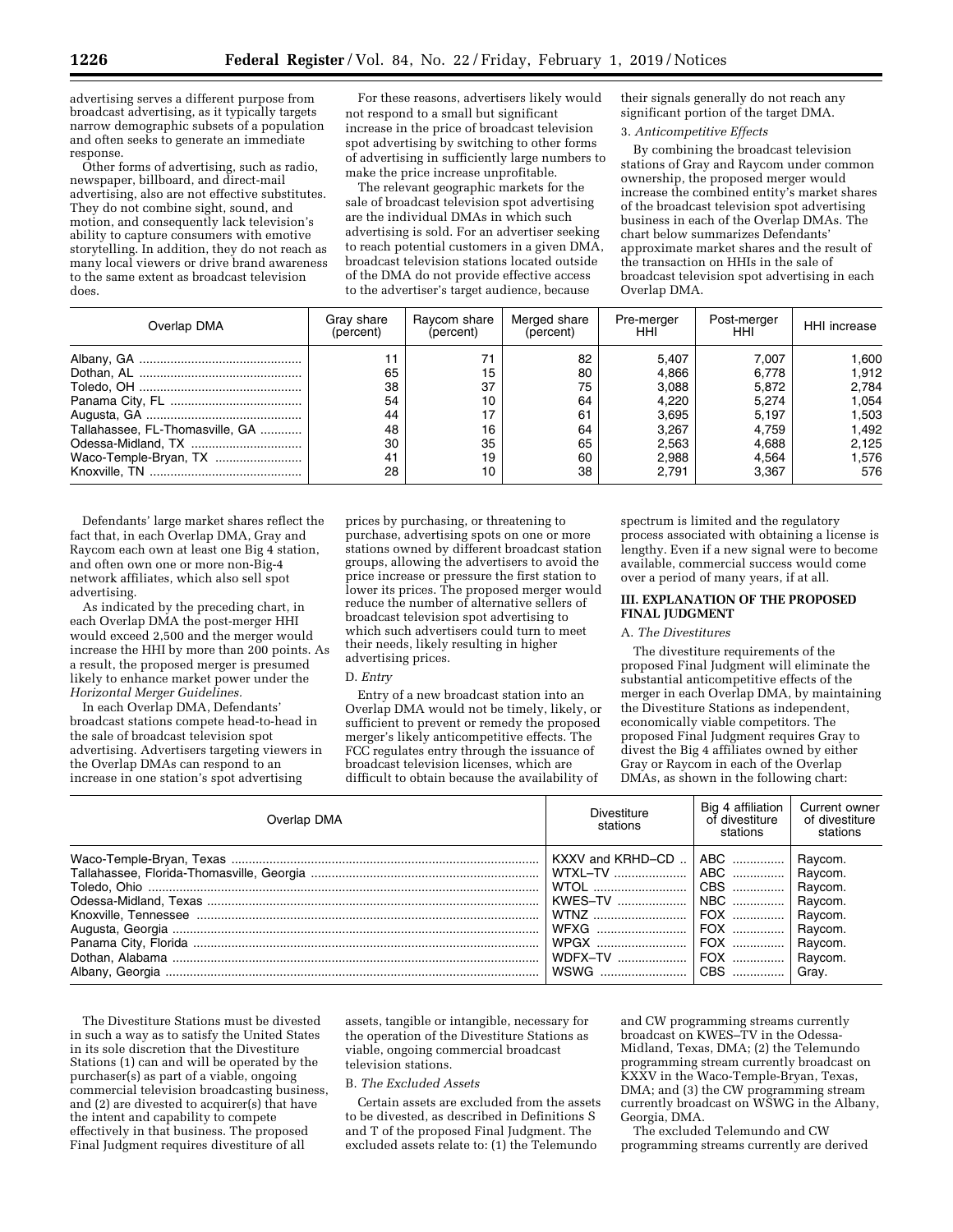from separate network affiliations, and are broadcast from digital subchannels of the Divestiture Stations. As a result, the Defendants' retention of these Telemundo and CW programming streams will not prevent the divestiture buyers from operating the Divestiture Stations as viable, independent competitors. Nor will Defendants' retention of these assets substantially lessen competition. Divesting one of the Defendants' Big 4 affiliates in each Overlap DMA will ensure that competition in the granting of Big 4 television retransmission consent is not diminished. Also, nearly all of the merger-induced increase in concentration in the sale of broadcast television spot advertising in each

Overlap DMA is avoided by the sale of one Defendant's Big 4 affiliates in each Overlap DMA.

# C. *General Conditions and Proposed Buyers*

Under the proposed Final Judgment, Defendants agree to use their best efforts to divest the Divestiture Stations and to obtain any necessary FCC approvals as expeditiously as possible. The proposed Final Judgment contains requirements for Defendants to provide prospective purchasers of the Divestiture Stations with access to relevant personnel and information. Additionally, to facilitate the continuous operations of the Divestiture Stations until the acquirers can provide such capabilities independently, Paragraph IV(H) of the

proposed Final Judgment provides that, at the option of an acquirer of a Divestiture Station, Defendants shall enter into a transition services agreement with the acquirer for a period of up to six months.

The United States has determined that the following companies are acceptable purchasers of Divestiture Stations: The E.W. Scripps Company; TEGNA Inc.; Greensboro TV, LLC, a member of the Lockwood Broadcast Group of companies; and Marquee Broadcasting Georgia, Inc. (respectively, together with their subsidiaries and affiliated entities and individuals, ''Scripps,'' ''TEGNA,'' ''Lockwood,'' and ''Marquee''). The following table sets out the proposed purchaser for each Divestiture Station.

| Overlap DMA | Divestiture<br>stations | Proposed<br>purchaser |
|-------------|-------------------------|-----------------------|
|             | KXXV and KRHD-CD        | Scripps.              |
|             | WTXL-TV                 | Scripps.              |
|             | WTOL                    | TEGNA.                |
|             | KWES-TV                 | TEGNA.                |
|             | WTNZ                    | Lockwood.             |
|             | WFXG                    | Lockwood.             |
|             | WPGX                    | Lockwood.             |
|             | <b>WDFX-TV</b>          | Lockwood.             |
|             | WSWG                    | Marquee.              |

Under the proposed Final Judgment, in the event that Defendants attempt to divest KXXV, KRHD–CD, or WTXL–TV to an acquirer other than Scripps; WTOL or KWES–TV to an acquirer other than TEGNA; WTNZ, WFXG, WPGX, or WDFX–TV to an acquirer other than Lockwood; or WSWG to an acquirer other than Marquee, Defendants agree to cooperate with these prospective acquirers as contemplated in Paragraph IV(C) of the proposed Final Judgment.

D. *Conditions Specific to Certain Divestiture Stations* 

The proposed Final Judgment also contains provisions that will ensure the efficient operation of the Divestiture Stations as they transition to new ownership and create new arrangements for their news programming. In the case of Lockwood as the acquirer of WFXG and/or WDFX–TV, Paragraph IV(I) of the proposed Final Judgment provides that, at the option of Lockwood, Defendants shall enter into an agreement with Lockwood to provide to WFXG and/or WDFX–TV substantially the same local news programming as the respective stations currently receive from other stations owned or operated by Raycom for a period of one year after the sale of WFXG and/or WDFX– TV, respectively, to Lockwood, with such agreement being subject to extensions for a total of up to one additional one year, at the approval of the United States, and at the option of Lockwood.

WFXG currently receives a portion of its news programming from Raycom's WTOC– TV in Savannah, Georgia. WDFX–TV currently receives its news programming from Raycom's WSFA in Montgomery, Alabama. Continuation of the provision of this news programming to WFXG and WDFX–TV for one year would provide Lockwood with enough time to take control of these stations, and make and implement plans for the replacement of this news programming with other sources of news. Allowing these transitional arrangements to be extended for up to one year provides a safety mechanism, in case Lockwood has not fully implemented its plans to replace the Defendants' news by the end of the one-year period.

In the case of Marquee as the Acquirer of WSWG, Paragraph IV(J) of the proposed Final Judgment provides that the transition services agreement contemplated by Paragraph IV(H) shall include, at the option of Marquee, an agreement by Defendants to provide to WSWG (with small exceptions) substantially the same local news programming as that station currently receives from other stations owned or operated by Gray for at least 90 days after the sale of WSWG.

WSWG currently receives its news programming from Gray's WCTV in the Tallahassee, Florida-Thomasville, Georgia, DMA. Marquee already operates an unaffiliated station in Albany, Georgia, which produces its own local news. Therefore, Marquee will likely require a relatively short transition period during which it continues to receive out-of-DMA news before implementing its plans for local news programming on WSWG. The agreement to continue supplying out-of-DMA news for at least 90 days is reasonably sufficient to allow Marquee to complete its transition.

E. *Timeline for Divestitures, Appointment of Divestiture Trustee, and Conditions To Ensure Independent Operation of the Divestiture Stations Post-Divestiture* 

Under Paragraph IV(A) of the proposed Final Judgment, divestiture of each of the Divestiture Stations must occur within 90

calendar days after the filing of the Complaint, or five calendar days after notice of entry of the Final Judgment by the Court, whichever is later, to one or more acquirers acceptable to the United States, in its sole discretion. The United States, in its sole discretion, may agree to one or more extensions of this time period not to exceed 90 calendar days in total, and shall notify the Court in such circumstances. Paragraph IV(B) of the proposed Final Judgment provides for the tolling of deadlines for divestitures that would otherwise be required to meet those deadlines, in the case where a divestiture requires certain FCC action but the FCC has not taken such action by the time the deadline would otherwise occur.

To provide for the possibility that Defendants do not accomplish all required divestitures within the periods set forth in Paragraph IV(A) and Paragraph IV(B) of the proposed Final Judgment, Section V of the proposed Final Judgment provides that in such a case the Court shall appoint a Divestiture Trustee, selected by the United States and approved by the Court, to effect the divestitures. The proposed Final Judgment provides that if a Divestiture Trustee is appointed, Defendants shall pay the costs and expenses of the Divestiture Trustee. The Divestiture Trustee's compensation is to be structured so as to provide an incentive based on the price obtained and the speed with which the divestitures are accomplished. After the appointment of the Divestiture Trustee becomes effective, the Divestiture Trustee is required to file monthly reports with the United States and, as appropriate, the Court, setting forth the Divestiture Trustee's efforts to accomplish the required divestitures. If the Divestiture Trustee has not accomplished the required divestitures within six months after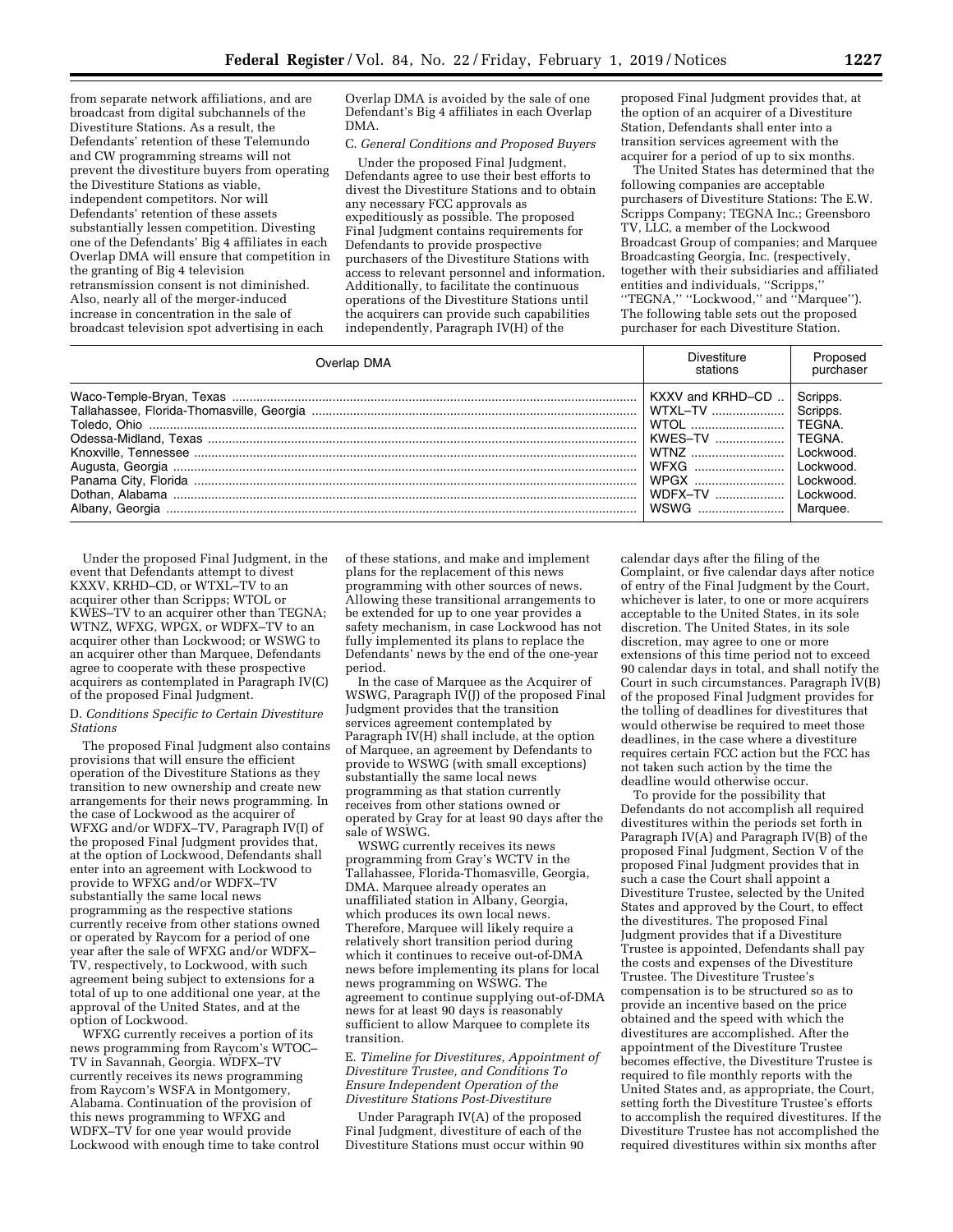the Divestiture Trustee's appointment, the Divestiture Trustee must promptly file a report with the Court, which shall enter such orders as it deems appropriate to carry out the purpose of the Final Judgment, which may include extending the term of the Divestiture Trustee's appointment by a period requested by the United States.

To ensure that the Divestiture Stations are operated independently from Defendants after the divestitures, Paragraph XI(A) of the proposed Final Judgment provides that during the term of the Final Judgment Defendants shall not (1) reacquire any part of the assets required to be divested; (2) acquire any option to reacquire any part of such assets or to assign them to any other person; (3) enter into any local marketing agreement, joint sales agreement, other cooperative selling arrangement, or shared services agreement (except as provided in in Paragraph XI(A) or Paragraph XI(B)), or conduct other business negotiations jointly with any acquirer of any of the assets required to be divested with respect to those assets; or (4) provide financing or guarantees of financing with respect to the assets required to be divested.

The shared services prohibition does not preclude Defendants from continuing or entering into agreements in a form customarily used in the industry to (a) share news helicopters or (b) pool generic video footage that does not include recording a reporter or other on-air talent, and does not preclude Defendants from entering into any non-sales-related shared services agreement or transition services agreement that is approved in advance by the United States in its sole discretion. Additionally, Paragraph XI(B) provides that the restrictions of Paragraph XI(A) do not prevent Defendants from entering into agreements to provide news programming to the Divestiture Stations, provided that Defendants do not sell, price, market, hold out for sale, or profit from the sale of advertising associated with the news programming provided by Defendants under such agreements except by approval of the United States in its sole discretion.

#### F. *Enforcement and Expiration of the Final Judgment*

The proposed Final Judgment contains provisions designed to promote compliance and make enforcement of Division consent decrees as effective as possible. Paragraph XIII(A) provides that the United States retains and reserves all rights to enforce the provisions of the proposed Final Judgment, including its right to seek an order of contempt from the Court. Under the terms of this paragraph, Defendants have agreed that in any civil contempt action, any motion to show cause, or any similar civil action brought by the United States regarding an alleged violation of the Final Judgment, the United States may establish the violation and the appropriateness of any remedy by a preponderance of the evidence, and Defendants have waived any argument that a different standard of proof should apply. This provision aligns the standard for compliance obligations with the standard of proof that applies to the underlying offense that the compliance commitments address.

Paragraph XIII(B) provides additional clarification regarding the interpretation of the provisions of the proposed Final Judgment. The proposed Final Judgment was drafted to restore all competition the United States alleged was harmed by the merger. Defendants agree that they will abide by the proposed Final Judgment, and that they may be held in contempt of this Court for failing to comply with any provision of the proposed Final Judgment that is stated specifically and in reasonable detail, as interpreted in light of this procompetitive purpose.

Paragraph XIII(C) of the proposed Final Judgment further provides that should the Court find in an enforcement proceeding that the Defendants have violated the Final Judgment, the United States may apply to the Court for a one-time extension of the Final Judgment, together with such other relief as may be appropriate. In addition, in order to compensate American taxpayers for any costs associated with the investigation of violations of, and the enforcement of, the proposed Final Judgment, Paragraph XIII(C) provides that in connection with any successful effort by the United States to enforce the Final Judgment against a Defendant, whether litigated or resolved prior to litigation, that Defendant agrees to reimburse the United States for the fees and expenses of its attorneys, as well as any other costs including experts' fees, incurred in connection with that enforcement effort, including the investigation of the potential violation.

Finally, Section XIV of the proposed Final Judgment provides that the Final Judgment shall expire ten years from the date of its entry, except that after five years from the date of its entry, the Final Judgment may be terminated upon notice by the United States to the Court and Defendants that the divestitures have been completed and that the continuation of the Final Judgment is no longer necessary or in the public interest.

#### G. *Summary*

The divestiture provisions of the proposed Final Judgment will eliminate the substantial anticompetitive effects of the merger in the licensing of Big 4 television retransmission consent and the sale of broadcast television spot advertising in each of the Overlap DMAs.

# **IV. REMEDIES AVAILABLE TO POTENTIAL PRIVATE LITIGANTS**

Section 4 of the Clayton Act, 15 U.S.C. 15, provides that any person who has been injured as a result of conduct prohibited by the antitrust laws may bring suit in federal court to recover three times the damages the person has suffered, as well as costs and reasonable attorneys' fees. Entry of the proposed Final Judgment will neither impair nor assist the bringing of any private antitrust damage action. Under the provisions of Section 5(a) of the Clayton Act, 15 U.S.C. 16(a), the proposed Final Judgment has no *prima facie* effect in any subsequent private lawsuit that may be brought against Defendants.

#### **V. PROCEDURES AVAILABLE FOR MODIFICATION OF THE PROPOSED FINAL JUDGMENT**

The United States and Defendants have stipulated that the proposed Final Judgment may be entered by the Court after compliance with the provisions of the APPA, provided that the United States has not withdrawn its consent. The APPA conditions entry of the proposed Final Judgment upon the Court's determination that the proposed Final Judgment is in the public interest.

The APPA provides a period of at least 60 days preceding the effective date of the proposed Final Judgment within which any person may submit to the United States written comments regarding the proposed Final Judgment. Any person who wishes to comment should do so within 60 days of the date of publication of this Competitive Impact Statement in the **Federal Register**, or the last date of publication in a newspaper of the summary of this Competitive Impact Statement, whichever is later. All comments received during this period will be considered by the United States Department of Justice, which remains free to withdraw its consent to the proposed Final Judgment at any time before the Court's entry of judgment. The comments and the response of the United States will be filed with the Court. In addition, comments will be posted on the U.S. Department of Justice, Antitrust Division's internet website and, under certain circumstances, published in the **Federal Register**.

Written comments should be submitted to: Owen M. Kendler, Chief, Media,

Entertainment, and Professional Services Section, Antitrust Division, United States Department of Justice, 450 5th Street, NW, Suite 4000, Washington, DC 20530

The proposed Final Judgment provides that the Court retains jurisdiction to enable any party to the Final Judgment to apply to the Court at any time for further orders and directions as may be necessary or appropriate to carry out or construe the Final Judgment, to modify any of its provisions, to enforce compliance, and to punish violations of its provisions.

### **VI. ALTERNATIVES TO THE PROPOSED FINAL JUDGMENT**

The United States considered, as an alternative to the proposed Final Judgment, a full trial on the merits against Defendants. The United States could have continued the litigation and sought preliminary and permanent injunctions against Gray's merger with Raycom. The United States is satisfied, however, that the divestiture of assets required by the proposed Final Judgment, together with the other restrictions contained in the proposed Final Judgment, will preserve competition in the licensing of Big 4 television retransmission consent and the sale of broadcast television spot advertising in the Overlap DMAs. Thus, the proposed Final Judgment would achieve all or substantially all of the relief the United States would have obtained through litigation, but avoids the time, expense, and uncertainty of a full trial on the merits of the Complaint.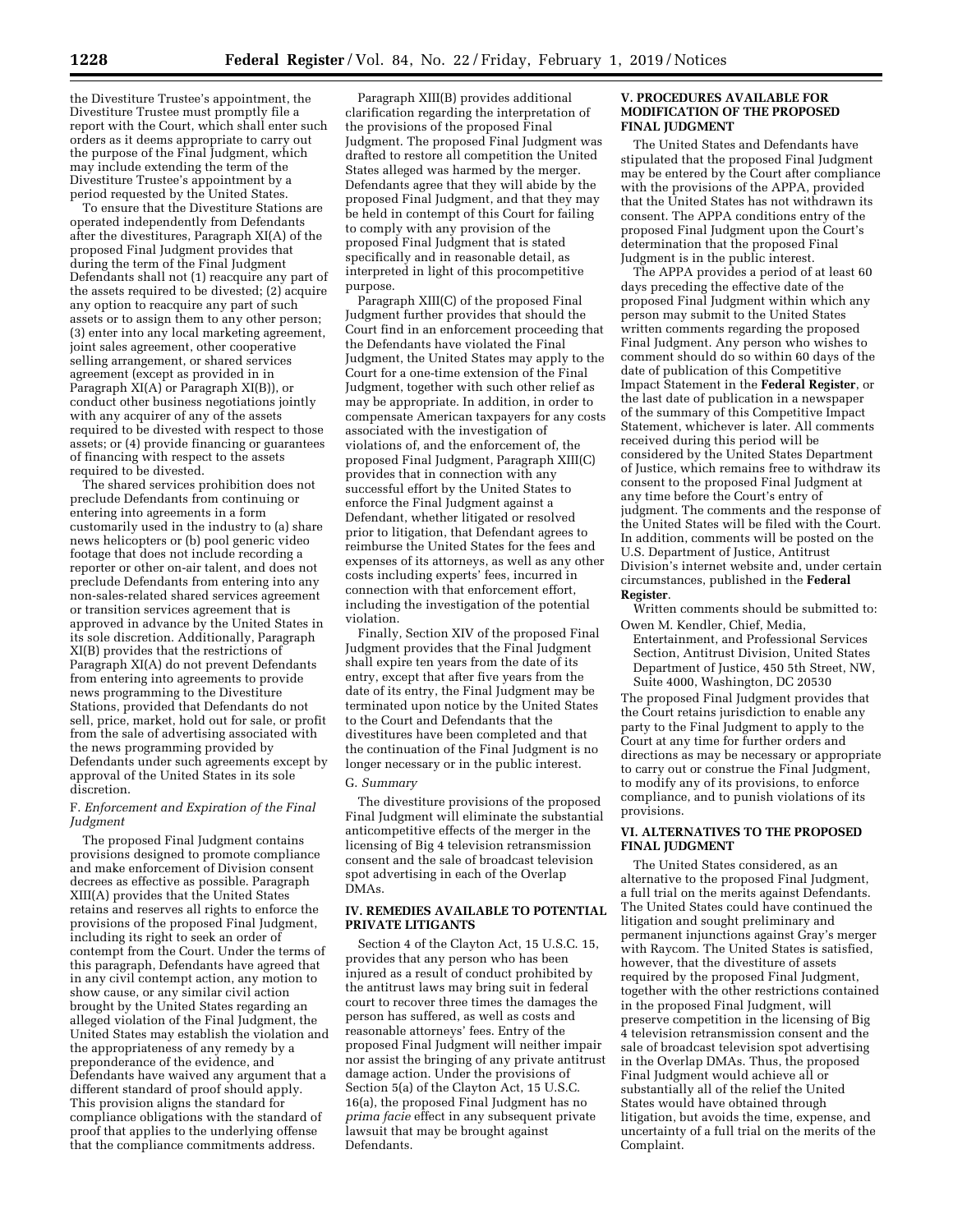### **VII. STANDARD OF REVIEW UNDER THE APPA FOR THE PROPOSED FINAL JUDGMENT**

The Clayton Act, as amended by the APPA, requires that proposed consent judgments in antitrust cases brought by the United States be subject to a 60-day comment period, after which the court shall determine whether entry of the proposed Final Judgment ''is in the public interest.'' 15 U.S.C. 16(e)(1). In making that determination, the court, in accordance with the statute as amended in 2004, is required to consider:

(A) the competitive impact of such judgment, including termination of alleged violations, provisions for enforcement and modification, duration of relief sought, anticipated effects of alternative remedies actually considered, whether its terms are ambiguous, and any other competitive considerations bearing upon the adequacy of such judgment that the court deems necessary to a determination of whether the consent judgment is in the public interest; and

(B) the impact of entry of such judgment upon competition in the relevant market or markets, upon the public generally and individuals alleging specific injury from the violations set forth in the complaint including consideration of the public benefit, if any, to be derived from a determination of the issues at trial.

15 U.S.C. 16(e)(1)(A) & (B). In considering these statutory factors, the court's inquiry is necessarily a limited one as the government is entitled to ''broad discretion to settle with the defendant within the reaches of the public interest.'' *United States* v. *Microsoft Corp.,* 56 F.3d 1448, 1461 (D.C. Cir. 1995); *see generally United States* v. *SBC Commc'ns, Inc.,* 489 F. Supp. 2d 1 (D.D.C. 2007) (assessing public interest standard under the Tunney Act); *United States* v. *U.S. Airways Group, Inc.,* 38 F. Supp. 3d 69, 75 (D.D.C. 2014) (explaining that the ''court's inquiry is limited'' in Tunney Act settlements); *United States* v. *InBev N.V./ S.A.,* No. 08–1965 (JR), 2009 U.S. Dist. LEXIS 84787, at \*3 (D.D.C. Aug. 11, 2009) (noting that the court's review of a consent judgment is limited and only inquires ''into whether the government's determination that the proposed remedies will cure the antitrust violations alleged in the complaint was reasonable, and whether the mechanisms to enforce the final judgment are clear and manageable.'').

As the United States Court of Appeals for the District of Columbia Circuit has held, under the APPA a court considers, among other things, the relationship between the remedy secured and the specific allegations set forth in the government's complaint, whether the decree is sufficiently clear, whether its enforcement mechanisms are sufficient, and whether the decree may positively harm third parties. *See Microsoft,*  56 F.3d at 1458–62. With respect to the adequacy of the relief secured by the decree, a court may not ''engage in an unrestricted evaluation of what relief would best serve the public.'' *United States* v. *BNS, Inc.,* 858 F.2d 456, 462 (9th Cir. 1988) (quoting *United States* v. *Bechtel Corp.,* 648 F.2d 660, 666 (9th Cir. 1981)); *see also Microsoft,* 56 F.3d

at 1460–62; *United States* v. *Alcoa, Inc.,* 152 F. Supp. 2d 37, 40 (D.D.C. 2001); *InBev,* 2009 U.S. Dist. LEXIS 84787, at \*3. Instead: [t]he balancing of competing social and political interests affected by a proposed antitrust consent decree must be left, in the first instance, to the discretion of the Attorney General. The court's role in protecting the public interest is one of insuring that the government has not breached its duty to the public in consenting to the decree. The court is required to determine not whether a particular decree is the one that will best serve society, but whether the settlement is ''*within the reaches of the public interest.*'' More elaborate requirements might undermine the effectiveness of antitrust enforcement by consent decree.

*Bechtel,* 648 F.2d at 666 (emphasis added) (citations omitted).3

In determining whether a proposed settlement is in the public interest, a district court ''must accord deference to the government's predictions about the efficacy of its remedies, and may not require that the remedies perfectly match the alleged violations.'' *SBC Commc'ns,* 489 F. Supp. 2d at 17; *see also U.S. Airways,* 38 F. Supp. 3d at 74–75 (noting that a court should not reject the proposed remedies because it believes others are preferable and that room must be made for the government to grant concessions in the negotiation process for settlements); *Microsoft,* 56 F.3d at 1461 (noting the need for courts to be ''deferential to the government's predictions as to the effect of the proposed remedies''); *United States* v. *Archer-Daniels-Midland Co.,* 272 F. Supp. 2d 1, 6 (D.D.C. 2003) (noting that the court should grant ''due respect to the government's prediction as to the effect of proposed remedies, its perception of the market structure, and its views of the nature of the case''). The ultimate question is whether ''the remedies [obtained in the decree are] so inconsonant with the allegations charged as to fall outside of the 'reaches of the public interest.''' *Microsoft,* 56 F.3d at 1461 (*quoting United States* v. *Western Elec. Co.,* 900 F.2d 283, 309 (D.C. Cir. 1990)). To meet this standard, the United States ''need only provide a factual basis for concluding that the settlements are reasonably adequate remedies for the alleged harms.'' *SBC Commc'ns,* 489 F. Supp. 2d at 17.

Moreover, the court's role under the APPA is limited to reviewing the remedy in relationship to the violations that the United States has alleged in its complaint, and does not authorize the court to ''construct [its] own hypothetical case and then evaluate the decree against that case.'' *Microsoft,* 56 F.3d at 1459; *see also U.S. Airways,* 38 F. Supp. 3d at 75 (noting that the court must simply determine whether there is a factual foundation for the government's decisions

such that its conclusions regarding the proposed settlements are reasonable); *InBev,*  2009 U.S. Dist. LEXIS 84787, at \*20 (''the 'public interest' is not to be measured by comparing the violations alleged in the complaint against those the court believes could have, or even should have, been alleged''). Because the ''court's authority to review the decree depends entirely on the government's exercising its prosecutorial discretion by bringing a case in the first place,'' it follows that ''the court is only authorized to review the decree itself,'' and not to ''effectively redraft the complaint'' to inquire into other matters that the United States did not pursue. *Microsoft,* 56 F.3d at 1459–60.

In its 2004 amendments,4 Congress made clear its intent to preserve the practical benefits of utilizing consent decrees in antitrust enforcement, adding the unambiguous instruction that ''[n]othing in this section shall be construed to require the court to conduct an evidentiary hearing or to require the court to permit anyone to intervene.'' 15 U.S.C. 16(e)(2); *see also U.S. Airways,* 38 F. Supp. 3d at 76 (indicating that a court is not required to hold an evidentiary hearing or to permit intervenors as part of its review under the Tunney Act). This language explicitly wrote into the statute what Congress intended when it first enacted the Tunney Act in 1974. As Senator Tunney explained: ''[t]he court is nowhere compelled to go to trial or to engage in extended proceedings which might have the effect of vitiating the benefits of prompt and less costly settlement through the consent decree process.'' 119 Cong. Rec. 24,598 (1973) (statement of Sen. Tunney). Rather, the procedure for the public interest determination is left to the discretion of the court, with the recognition that the court's ''scope of review remains sharply proscribed by precedent and the nature of Tunney Act proceedings.'' *SBC Commc'ns,* 489 F. Supp. 2d at 11. A court can make its public interest determination based on the competitive impact statement and response to public comments alone. *U.S. Airways,* 38 F. Supp. 3d at 76. *See also United States* v. *Enova Corp.,* 107 F. Supp. 2d 10, 17 (D.D.C. 2000) (noting that the ''Tunney Act expressly allows the court to make its public interest determination on the basis of the competitive impact statement and response to comments alone''); S. Rep. No. 93–298, 93d Cong., 1st Sess., at 6 (1973) (''Where the public interest can be meaningfully evaluated simply on the basis of briefs and oral arguments, that is the approach that should be utilized.'').

#### **VIII. DETERMINATIVE DOCUMENTS**

There are no determinative materials or documents within the meaning of the APPA that were considered by the United States in formulating the proposed Final Judgment.

<sup>3</sup>*See also. BNS,* 858 F.2d at 464 (holding that the court's ''ultimate authority under the [APPA] is limited to approving or disapproving the consent decree''); *United States* v. *Gillette Co.,* 406 F. Supp. 713, 716 (D. Mass. 1975) (noting that, in this way, the court is constrained to ''look at the overall picture not hypercritically, nor with a microscope, but with an artist's reducing glass'').

<sup>4</sup>The 2004 amendments substituted ''shall'' for ''may'' in directing relevant factors for a court to consider and amended the list of factors to focus on competitive considerations and to address potentially ambiguous judgment terms. *Compare* 15 U.S.C. 16(e) (2004), *with* 15 U.S.C. 16(e)(1) (2006); *see also SBC Commc'ns,* 489 F. Supp. 2d at 11 (concluding that the 2004 amendments ''effected minimal changes'' to Tunney Act review).